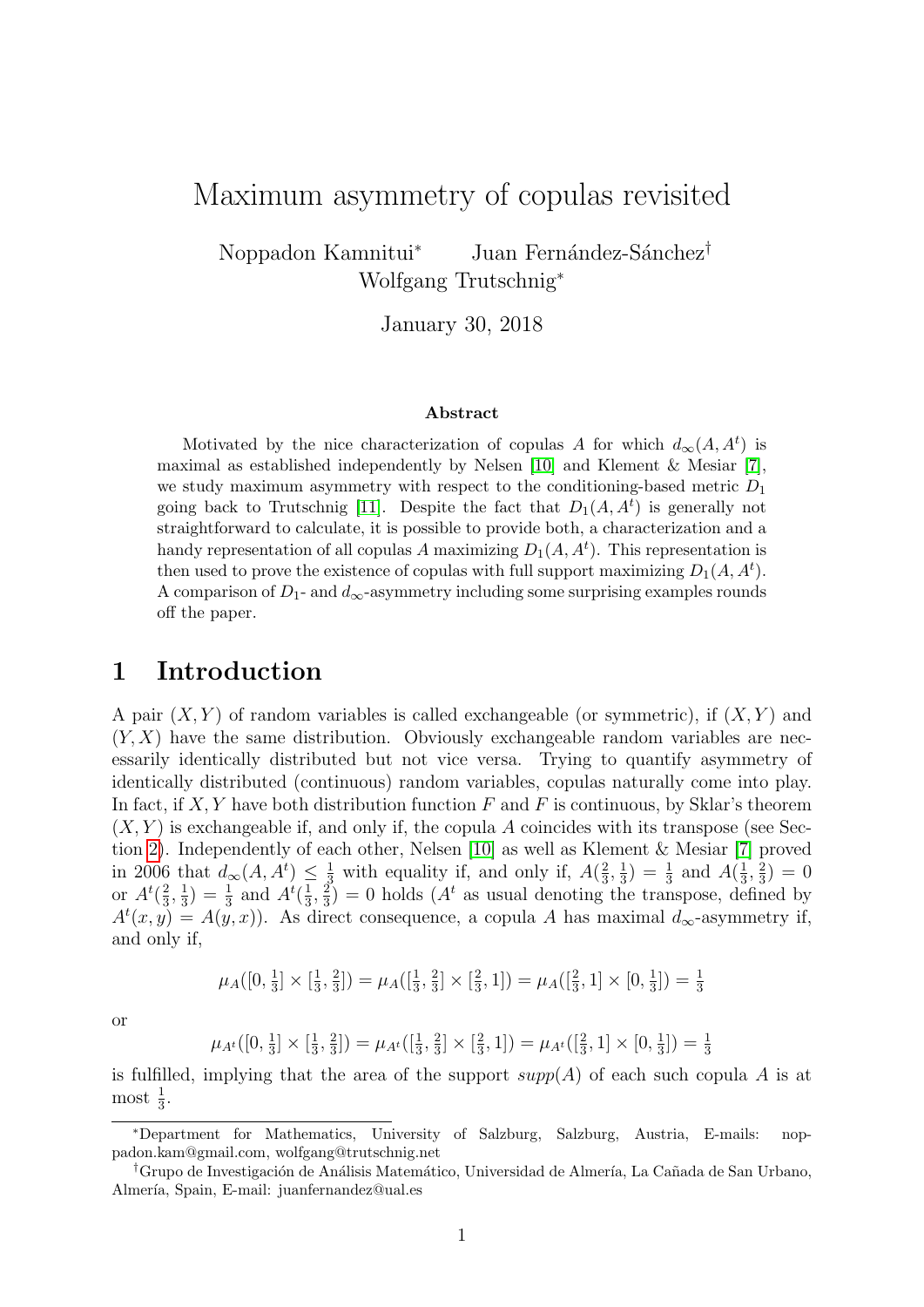In the current paper we replace  $d_{\infty}$  by the metric  $D_1$  on the family of all twodimensional copulas  $\mathcal C$  as introduced in [\[11\]](#page-16-2) and study analogous questions. Working with (mutually) completely dependent copulas we first show  $\max_{A \in \mathcal{C}} D_1(A, A^t) = \frac{1}{2}$  and then provide a surprisingly simple and handy representation of all copulas A fulfilling  $D_1(A, A^t) = \frac{1}{2}$ . Based on this representation we then provide examples showing that, contrary to the case of maximal  $d_{\infty}$ -asymmetry, copulas with maximal  $D_1$ -asymmetry can have full support, and study the interrelation of maximal  $d_{\infty}$ - and  $D_1$ -asymmetry. In particular, we prove that for each A with maximal  $D_1$ -asymmetry we have  $d_{\infty}(A, A^t) \in [0, \frac{1}{4}]$  $\frac{1}{4}$ ] and that for each A with maximal  $d_{\infty}$ -asymmetry we have  $D_1(A, A^t) = \frac{4}{9}$ .

The rest of the paper is organized as follows: Section 2 gathers some preliminaries and notations that will be used throughout the paper. Section 3 first solves a minimization problem in the class of all completely dependent copulas and provides a characterization of all mutually completely dependent copulas with maximal  $D_1$ -asymmetry. The aforementioned general handy characterization/representation of all copulas with maximal  $D_1$ -asymmetry is presented in Section 4. Section 5 contains the comparison of the two notions quantifying asymmetry and the Appendix complements some tedious calculations concerning the minimization problem in Section 3.

### <span id="page-1-0"></span>2 Notation and Preliminaries

For every metric space  $(\Omega, d)$  the Borel  $\sigma$ -field on  $\Omega$  will be denoted by  $\mathcal{B}(\Omega)$ ,  $\delta_x$  will denote the Dirac measure (concentrated) at  $x \in \Omega$ .  $\lambda$  and  $\lambda_2$  will denote the Lebesgue measure on  $\mathcal{B}(\mathbb{R})$  and  $\mathcal{B}(\mathbb{R}^2)$  respectively. For every probability measure  $\nu$  on  $\mathcal{B}(\Omega)$  the support of  $\nu$ , i.e. the complement of the union of all open sets U fulfilling  $\nu(U) = 0$ , will be denoted by  $supp(\nu)$ .

In the sequel C will denote the family of all two-dimensional *copulas*,  $\mathcal{P}_c$  the family of all *doubly stochastic measures*, i.e. the family of all probability measures on  $\mathcal{B}([0,1]^2)$ whose marginals are uniformly distributed on [0, 1]. For every  $C \in \mathcal{C}$  the corresponding doubly stochastic measure will be denoted by  $\mu_C$ ,  $d_{\infty}$  will denote the uniform metric on  $\mathcal{C}$ , given by

$$
d_{\infty}(A, B) = \sup_{(x,y) \in [0,1]^2} |A(x,y) - B(x,y)|.
$$

As usual, M denotes the minimum copula,  $\Pi$  the product copula, W the lower Fréchet-Hoeffding bound, and  $A^t$  the transpose of  $A \in \mathcal{C}$ , defined by  $A^t(x, y) = A(y, x)$ . For every  $A \in \mathcal{C}$  the diagonal  $\delta_A : [0,1] \to [0,1]$  is defined by  $\delta_A(x) = A(x,x)$ . For further background on copulas we refer to [\[2\]](#page-16-3) and [\[9\]](#page-16-4).

To keep notation simple and consistent throughout the paper we will let  $A, B, C$ (and the corresponding versions with subindices) denote copulas,  $E, U, V, S$  will denote Borel sets,  $H$  will denote two-dimensional distribution functions,  $F$  and  $G$  univariate distribution functions.

Suppose that  $(\Omega_1, d_1)$  and  $(\Omega_2, d_2)$  are metric spaces. A *Markov kernel* from  $\Omega_1$  to  $\mathcal{B}(\Omega_2)$  is a mapping  $K : \Omega_1 \times \mathcal{B}(\Omega_2) \to [0,1]$  such that  $x \mapsto K(x, E)$  is measurable for every fixed  $E \in \mathcal{B}(\Omega_2)$  and  $E \mapsto K(x, E)$  is a probability measure for every fixed  $x \in \Omega_1$ . Given real-valued random variables  $X, Y$  on a probability space  $(\Omega, \mathcal{A}, \mathbb{P})$ , a Markov kernel  $K : \mathbb{R} \times \mathcal{B}(\mathbb{R}) \to [0,1]$  is called a *regular conditional distribution of* Y qiven X if for every  $E \in \mathcal{B}(\mathbb{R})$ 

$$
K(X(\omega), E) = \mathbb{E}(\mathbf{1}_E \circ Y | X)(\omega)
$$
\n(1)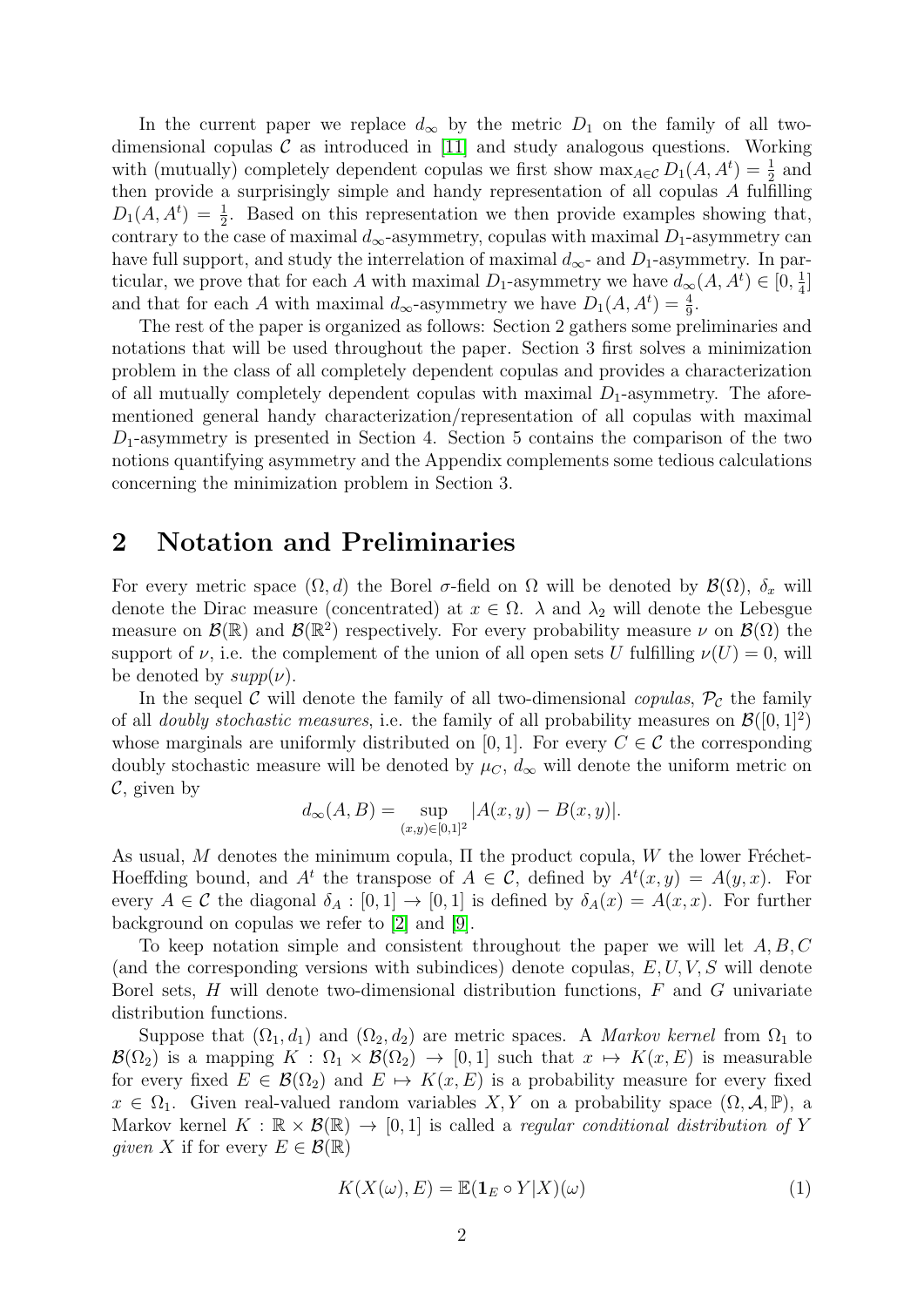holds P-a.e. It is well known that for each pair  $(X, Y)$  of real-valued random variables a regular conditional distribution  $K(\cdot, \cdot)$  of Y given X exists, that  $K(\cdot, \cdot)$  is unique  $\mathbb{P}^{X}$ -a.s. (i.e. unique for  $\mathbb{P}^{X}$ -almost all  $x \in \mathbb{R}$ ) and that  $K(\cdot, \cdot)$  only depends on  $\mathbb{P}^{X \otimes Y}$ . Hence, given  $C \in \mathcal{C}$  and  $(X, Y) \sim C$ , we will denote (a version of) the regular conditional distribution of Y given X by  $K_C(\cdot, \cdot)$ , directly view it as Markov kernel from [0, 1] to  $\mathcal{B}([0, 1])$ , and refer to  $K_C(\cdot, \cdot)$  simply as regular conditional distribution of C or as Markov kernel of C. Note that for every  $C \in \mathcal{C}$ , its regular conditional distribution  $K_C(\cdot, \cdot)$ , and every Borel set  $E \in \mathcal{B}([0,1]^2)$  we have the following *disintegration* (here  $E_x := \{y \in [0,1] : (x,y) \in E\}$ denotes the x-section of E for every  $x \in [0, 1]$ 

<span id="page-2-1"></span>
$$
\int_{[0,1]} K_C(x, E_x) \, d\lambda(x) = \mu_C(E),\tag{2}
$$

so in particular

<span id="page-2-0"></span>
$$
\int_{[0,1]} K_C(x, U) d\lambda(x) = \lambda(U)
$$
\n(3)

for every  $U \in \mathcal{B}([0,1])$ . On the other hand, every Markov kernel  $K : [0,1] \times \mathcal{B}([0,1]) \rightarrow$ [0, 1] fulfilling [\(3\)](#page-2-0) induces a unique element  $\mu \in \mathcal{P}_{\mathcal{C}}$  via [\(2\)](#page-2-1). For more details and properties of conditional expectation, regular conditional distributions, and disintegration see [\[5\]](#page-16-5) and [\[6\]](#page-16-6). For examples underlining the usefulness of Markov kernels in the copula setting we refer, for instance, to [\[3,](#page-16-7) [12,](#page-16-8) [13\]](#page-16-9) as well as to [\[2\]](#page-16-3) and the reference therein.

 $\mathcal T$  will denote the family of all  $\lambda$ -preserving transformations on [0, 1],  $\mathcal T_b$  the subclass of all bijections in  $\mathcal{T}$ . A copula C will be called *completely dependent* (mutually completely dependent) if there exists a transformation  $h \in \mathcal{T}$  ( $h \in \mathcal{T}_b$ ) such that  $K(x, E) = \mathbf{1}_E(h(x)) = \delta_{h(x)}(E)$  is a Markov kernel of C.  $\mathcal{C}_d$  will denote the family of all completely dependent copulas,  $A_h$  will denote the completely dependent copula induced by  $h \in \mathcal{T}$ . For alternative characterizations of (mutual) complete dependence we refer to [\[11\]](#page-16-2) and the reference therein.

The metric  $D_1$  on C is defined by

$$
D_1(A, B) = \int_{[0,1]} \underbrace{\int_{[0,1]} |K_A(x, [0, y]) - K_B(x, [0, y])| d\lambda(x) d\lambda(y)}_{=: \Phi_{A, B}(y)}.
$$

According to [\[11\]](#page-16-2) (also see [\[2,](#page-16-3) [3\]](#page-16-7)) the resulting metric space  $(C, D_1)$  is complete and separable, convergence with respect to  $D_1$  implies convergence with respect to  $d_{\infty}$  (but not vice versa) and  $\max_{A,B\in\mathcal{C}} D_1(A,B) = \frac{1}{2}$ .

# 3 Maximal  $D_1$ -asymmetry of completely dependent copulas

As already mentioned in the introduction, according to [\[7,](#page-16-1) [10\]](#page-16-0)  $\max_{A \in \mathcal{C}} d_{\infty}(A, A^t) = \frac{1}{3}$ holds. We are now going to prove  $\max_{A \in \mathcal{C}} D_1(A, A^t) = \frac{1}{2}$  and proceed in several steps: First we minimize the function  $\alpha \mapsto D_1(\alpha A_1 + (1 - \alpha)A_2, \Pi)$  for every pair  $A_1, A_2$  of completely dependent copulas, concentrate on completely dependent copulas  $A_1, A_2$  for which  $D_1(A_1, A_2)$  is maximal, and then characterize all  $h \in \mathcal{T}_b$  such that  $D_1(A_h, A_h^t)$  is maximal.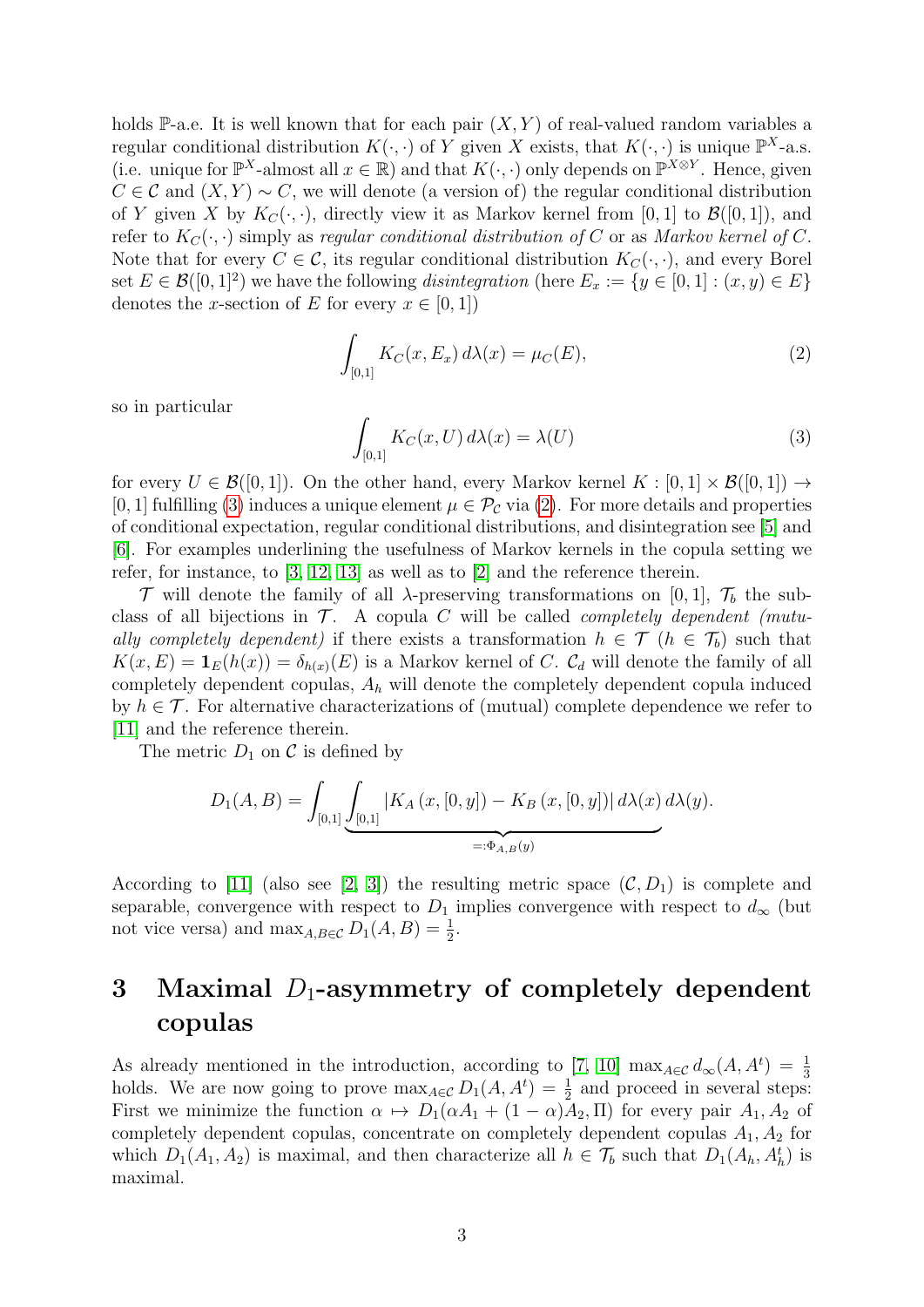Fix  $A_1, A_2 \in \mathcal{C}_d$ , let  $h_1, h_2$  denote the corresponding  $\lambda$ -preserving transformations and consider  $\alpha \in [0, 1]$ . Setting  $C_{\alpha} = \alpha A_1 + (1 - \alpha) A_2$  with  $\alpha \in [0, 1]$  we have

$$
f_{h_1,h_2}(\alpha) := D_1(C_{\alpha}, \Pi) = \int_{[0,1]} \int_{[0,1]} |K_{C_{\alpha}}(x,[0,y]) - K_{\Pi}(x,[0,y])| d\lambda(x) d\lambda(y)
$$
  
= 
$$
\int_{[0,1]} \int_{[0,1]} |\alpha \mathbf{1}_{[0,y]}(h_1(x)) + (1-\alpha) \mathbf{1}_{[0,y]}(h_2(x)) - y| d\lambda(x) d\lambda(y).
$$

A straightforward calculation (see Appendix) yields

$$
f_{h_1,h_2}(\alpha) = \frac{1}{3}(1 - 3\alpha + 3\alpha^2) + 2 \int_{[0,1]} C_{h_1,h_2}(y,y) d\lambda(y) - 2 \int_{[0,1]} y C_{h_1,h_2}(y,y) d\lambda(y)
$$
  
- 2\alpha \int\_{[0,\alpha]} C\_{h\_1,h\_2}(y,y) d\lambda(y) + 2 \int\_{[0,\alpha]} y C\_{h\_1,h\_2}(y,y) d\lambda(y)  
- 2(1 - \alpha) \int\_{[0,1-\alpha]} C\_{h\_1,h\_2}(y,y) d\lambda(y) + 2 \int\_{[0,1-\alpha]} y C\_{h\_1,h\_2}(y,y) d\lambda(y),

where  $C_{h_1,h_2}$  denotes the copula defined by  $C_{h_1,h_2}(x,y) = \lambda(h_1^{-1}([0,x]) \cap h_2^{-1}([0,y]))$  for all  $x, y \in [0, 1]$  (see [\[8\]](#page-16-10)). Obviously  $f_{h_1, h_2} \in C^1([0, 1])$  and we get

$$
f'_{h_1,h_2}(\alpha) = 2\alpha - 1 - 2\left(\alpha C_{h_1,h_2}(\alpha,\alpha) + \int_{[0,\alpha]} C_{h_1,h_2}(y,y)d\lambda(y)\right) + 2\alpha C_{h_1,h_2}(\alpha,\alpha)
$$
  

$$
- 2\left(-(1-\alpha)C_{h_1,h_2}(1-\alpha,1-\alpha) - \int_{[0,1-\alpha]} C_{h_1,h_2}(y,y)d\lambda(y)\right)
$$
  

$$
- 2(1-\alpha)C_{h_1,h_2}(1-\alpha,1-\alpha)
$$
  

$$
= 2\alpha - 1 - 2\int_{[0,\alpha]} C_{h_1,h_2}(y,y)d\lambda(y) + 2\int_{[0,1-\alpha]} C_{h_1,h_2}(y,y)d\lambda(y).
$$

Hence  $f'_{h_1,h_2} \in C^1([0,1])$  and

$$
f''_{h_1,h_2}(\alpha) = 2 - 2C_{h_1,h_2}(\alpha,\alpha) - 2C_{h_1,h_2}(1-\alpha,1-\alpha) \ge 2 - 2\alpha - 2(1-\alpha) = 0,
$$

so  $f_{h_1,h_2}$  is convex on [0, 1]. Considering  $f'_{h_1,h_2}(\frac{1}{2})$  $(\frac{1}{2}) = 0$  it follows that  $f_{h_1,h_2}$  attains its global minimum at the point  $\frac{1}{2}$ , and we get

$$
\min_{\alpha \in [0,1]} D_1(C_\alpha, \Pi) = \frac{1}{12} + 2 \int_{[0,1]} (1-y) C_{h_1,h_2}(y,y) d\lambda(y) - 2 \int_{[0,\frac{1}{2}]} (1-2y) C_{h_1,h_2}(y,y) d\lambda(y).
$$
\n(4)

**Remark 3.1.** The minimum can also be attained at a point  $\alpha \neq \frac{1}{2}$  $\frac{1}{2}$ . Consider  $t \in (0, \frac{1}{2})$  $\frac{1}{2}$ and let  $h_1, h_2 \in \mathcal{T}_b$  be defined by  $h_1(x) = x$  and  $h_2(x) = (t-x)\mathbf{1}_{[0,t)}(x) + x\mathbf{1}_{[t,1]}(x)$ . Then  $C_{h_1,h_2}(y, y) = y$  for all  $y \in [t, 1]$  and for every  $\alpha \in (t, \frac{1}{2})$  we get

$$
f'_{h_1,h_2}(\alpha) = 2\alpha - 1 + 2 \int_{[\alpha,1-\alpha]} y \, d\lambda(y) = 2\alpha - 1 + (1-\alpha)^2 - \alpha^2 = 0.
$$

Hence  $D_1(C_\alpha, \Pi)$  is minimal for every  $\alpha \in [t, \frac{1}{2}]$ .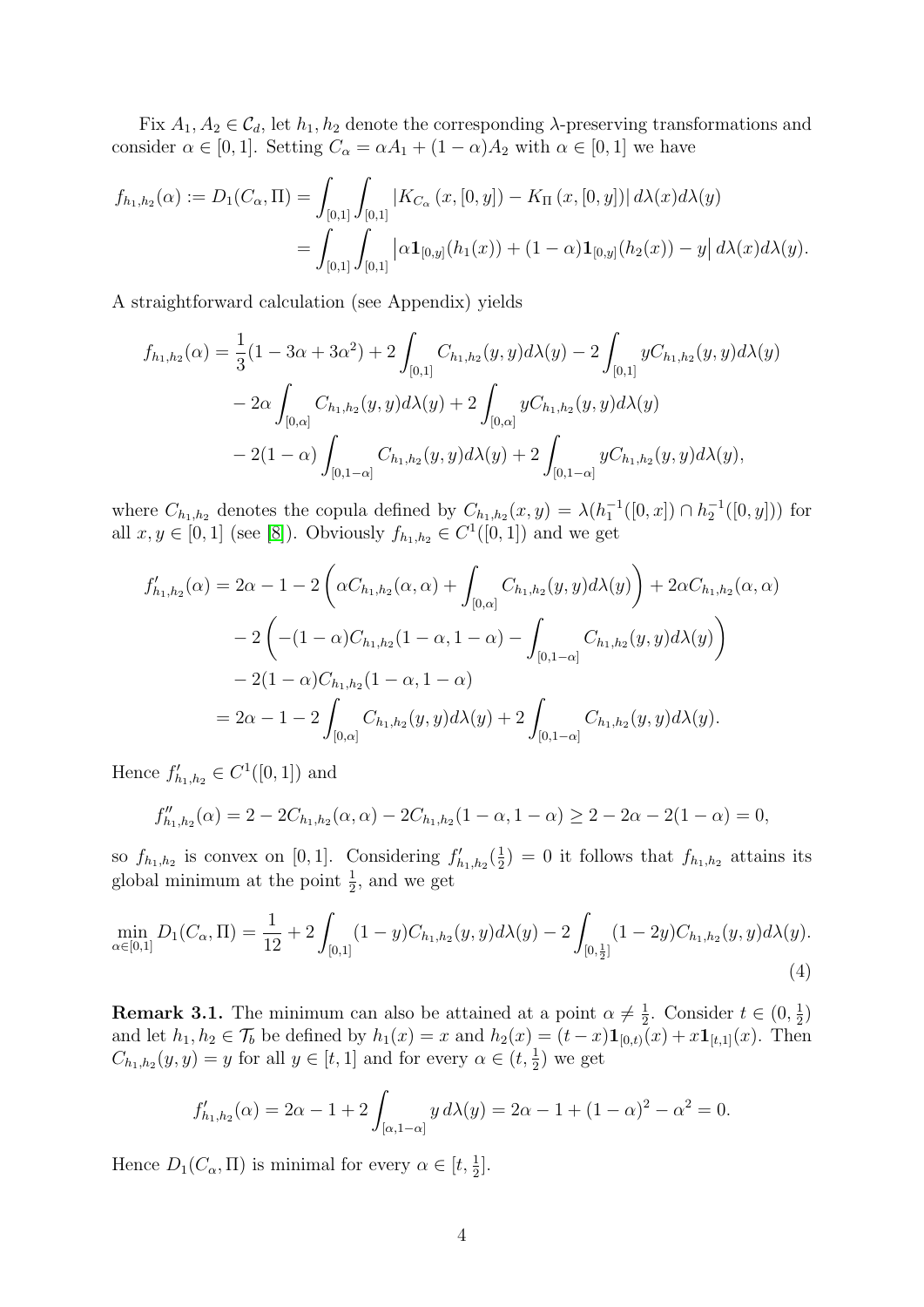<span id="page-4-0"></span>**Example 3.2.** Consider  $C_{\alpha} = \alpha M + (1 - \alpha)W$ . Then  $h_1(x) = x$  and  $h_2(x) = 1 - x$  for all  $x \in [0,1]$  and we get  $C_{h_1,h_2}(y,y) = \lambda ([0,y] \cap [1-y,1]) = W(y,y)$ . So

$$
\min_{\alpha \in [0,1]} D_1(C_\alpha, \Pi) = D_1\left(\frac{M+W}{2}, \Pi\right)
$$
  
=  $\frac{1}{12} + 2 \int_{[0,1]} (1-y)W(y,y)d\lambda(y) - 2 \int_{[0,\frac{1}{2}]} (1-2y)W(y,y)d\lambda(y)$   
=  $\frac{1}{12} + 2 \int_{[\frac{1}{2},1]} (1-y)(2y-1)d\lambda(y) = \frac{1}{6}.$ 

The value  $\frac{1}{6}$  attained by the copula  $C_{\frac{1}{2}}$  in Example [3.2](#page-4-0) is as close as we can possibly get to Π. In fact, for arbitrary  $A_1, A_2 \in C_d^2$  with corresponding transformations  $h_1, h_2 \in \mathcal{T}$ we have

$$
D_{1}\left(\frac{A_{1}+A_{2}}{2},\Pi\right) = \frac{1}{12} + 2 \int_{[0,1]} (1-y)C_{h_{1},h_{2}}(y,y)d\lambda(y) - 2 \int_{[0,\frac{1}{2}]} (1-2y)C_{h_{1},h_{2}}(y,y)d\lambda(y)
$$
  
\n
$$
\geq \frac{1}{12} + 2 \int_{[0,1]} (1-y)C_{h_{1},h_{2}}(y,y)d\lambda(y) - 2 \int_{[0,\frac{1}{2}]} (1-y)C_{h_{1},h_{2}}(y,y)d\lambda(y)
$$
  
\n
$$
= \frac{1}{12} + 2 \int_{[\frac{1}{2},1]} (1-y)C_{h_{1},h_{2}}(y,y)d\lambda(y)
$$
  
\n
$$
\geq \frac{1}{12} + 2 \int_{[\frac{1}{2},1]} (1-y)(2y-1)d\lambda(y) = \frac{1}{6}.
$$
 (5)

with equality if and only if  $C_{h_1,h_2}(y, y) = 0$  on  $[0, \frac{1}{2}]$  $\frac{1}{2}$  and  $C_{h_1,h_2}(y, y) = 2y - 1$  on  $y \in [\frac{1}{2}]$  $\frac{1}{2}, 1].$ The following theorem adds some equivalent conditions to this observation.

<span id="page-4-1"></span>**Theorem 3.3.** Suppose that  $h_1, h_2 \in \mathcal{T}$ . Then the following conditions are equivalent for the corresponding the corresponding completely dependent copulas  $A_1 := A_{h_1}, A_2 := A_{h_2}.$ 

- (a)  $D_1\left(\frac{A_1+A_2}{2}\right)$  $\frac{+A_2}{2},\Pi\bigr)=\frac{1}{6}$  $\frac{1}{6}$ ,
- (b)  $C_{h_1,h_2}(y, y) = \delta_W(y),$
- (c)  $||h_1 h_2||_1 = \int_{[0,1]} |h_1(x) h_2(x)| d\lambda(x) = \frac{1}{2},$
- (d)  $D_1(A_1, A_2) = \frac{1}{2}$  (i.e.  $A_1$  and  $A_2$  have maximum  $D_1$ -distance).

Proof. The equivalence of (a) and (b) has already been shown, the fact that (c) and (d) are equivalent was proved in [\[11\]](#page-16-2). It therefore suffices to show that (b) and (c) are equivalent, which can be done as follows: Using Proposition 15 in [\[11\]](#page-16-2) (saying that the  $D_1$ -distance of two completely dependent copulas coincides with the  $L^1$ -distance of the corresponding  $\lambda$ -preserving transformations) we get

$$
||h_1 - h_2||_1 = \int_{[0,1]} \int_{[0,1]} \left( \mathbf{1}_{[0,y]}(h_1(x)) - \mathbf{1}_{[0,y]}(h_2(x)) \right)^2 d\lambda(x) d\lambda(y)
$$
  
\n
$$
= \int_{[0,1]} \int_{[0,1]} \left( \mathbf{1}_{h_1^{-1}([0,y])}(x) - 2 \cdot \mathbf{1}_{h_1^{-1}([0,y]) \cap h_2^{-1}([0,y])}(x) + \mathbf{1}_{h_2^{-1}([0,y])}(x) \right) d\lambda(x) d\lambda(y)
$$
  
\n
$$
= 2 \int_{[0,1]} y d\lambda(y) - 2 \int_{[0,1]} C_{h_1,h_2}(y,y) d\lambda(y)
$$
  
\n
$$
= 1 - 2 \int_{[0,1]} \delta_W(y) d\lambda(y) = \frac{1}{2}, \tag{6}
$$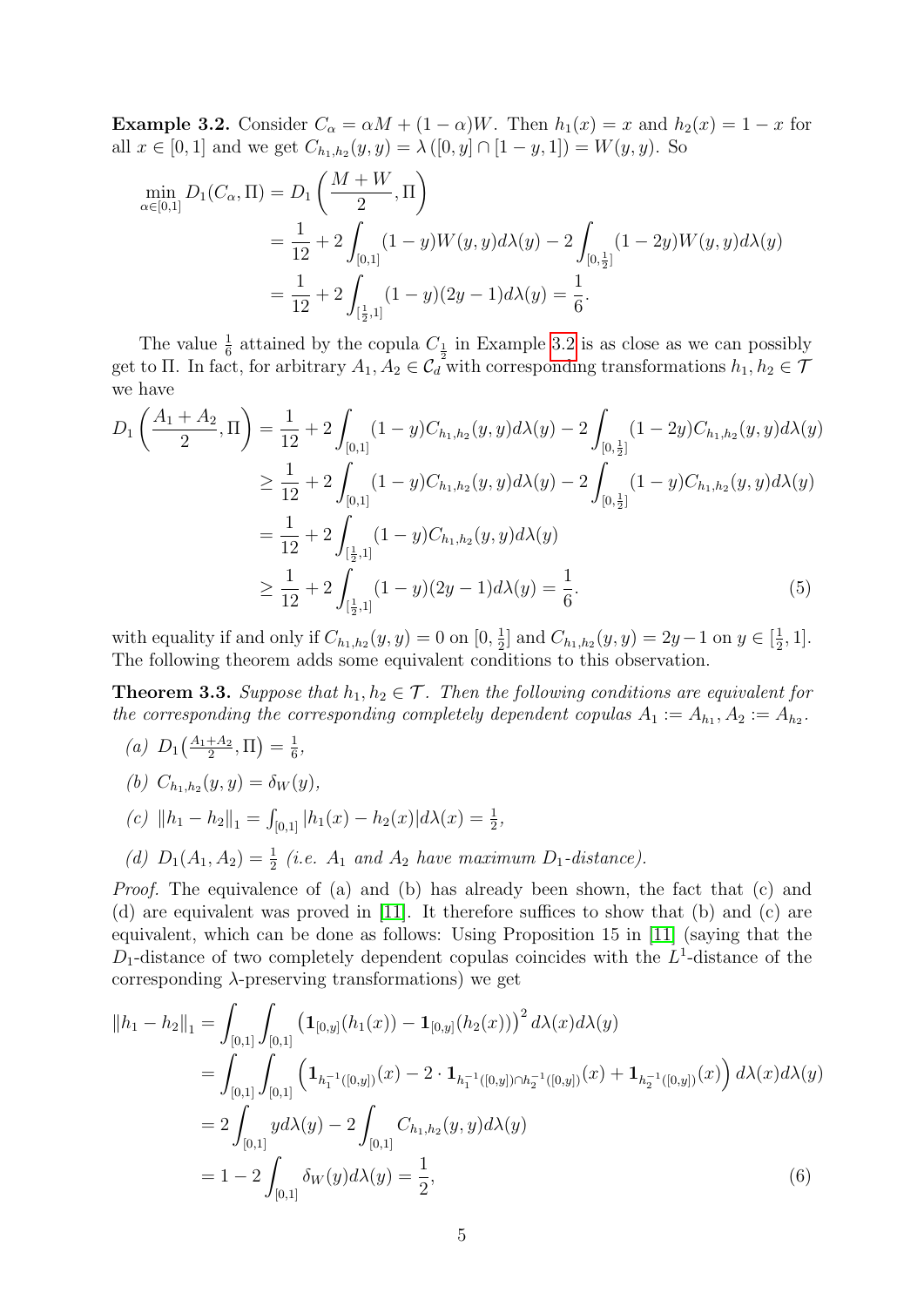so (b) implies (c). To complete the proof set  $\delta_{12}(y) := C_{h_1,h_2}(y,y)$  and assume that  $\delta_W(y_0) < \delta_{12}(y_0)$  holds for some  $y_0 \in (0,1)$ . Considering continuity of  $\delta_{12}$  the fact that  $||h_1 - h_2||_1 < \frac{1}{2}$  $\frac{1}{2}$  holds follows immediately.  $\Box$ 



<span id="page-5-1"></span>Figure 1: Completely dependent copula  $A_h$  with maximal  $D_1$ -asymmetry as considered in Example [3.4.](#page-5-0)

We now turn to the situation  $h_1 = h \in \mathcal{T}_b$ ,  $h_2 = h^{-1}$  and start with the following example.

<span id="page-5-0"></span>**Example 3.4.** Let  $h \in \mathcal{T}_b$  be defined by  $h(x) = x + \frac{3}{4}$  $\frac{3}{4}$  for  $x \in [0, \frac{1}{4}]$  $\frac{1}{4}$  and  $h(x) = x - \frac{1}{4}$  $rac{1}{4}$  for  $x \in (\frac{1}{4})$  $\frac{1}{4}$ , 1] (see Figure [1\)](#page-5-1). In this case we easily get  $||h - h^{-1}||_1 = \frac{1}{2}$  $\frac{1}{2}$ , implying  $D_1(A_h, A_h^{\overline{t}})$  =  $D_1(A_h, A_{h^{-1}}) = \frac{1}{2}$ , where the last equality follows from (see Lemma 10 in [\[11\]](#page-16-2))

$$
A_h^t(x, y) = A_h(y, x) = \lambda ([0, y] \cap h^{-1}([0, x])) = \lambda^{h^{-1}} ([0, y] \cap h^{-1}([0, x]))
$$
  
=  $\lambda (h([0, y]) \cap [0, x]) = A_{h^{-1}}(x, y).$ 

Example [3.4](#page-5-0) implies

$$
\sup_{h \in \mathcal{T}_b} D_1(A_h, A_h^t) = \sup_{A \in \mathcal{C}} D_1(A, A^t) = \frac{1}{2}.
$$

In other words, referring to the quantity  $\kappa(A) := 2D_1(A, A^t)$  as  $D_1$ -asymmetry of  $A \in \mathcal{C}$ , the maximum  $D_1$ -asymmetry of a copula is 1 and there exists a mutually completely dependent copula  $A_h$  with  $\kappa(A_h) = 1$ . Notice that the definition of  $\kappa : \mathcal{C} \to [0, 1]$  implies that  $\kappa(A) = 0$  if, and only if,  $A = A^t$ , i.e. if A is symmetric.

The subsequent theorem builds upon Theorem [3.3](#page-4-1) and provides an easy characterization of all mutually completely dependent copulas  $A_h$  having maximal  $D_1$ -asymmetry.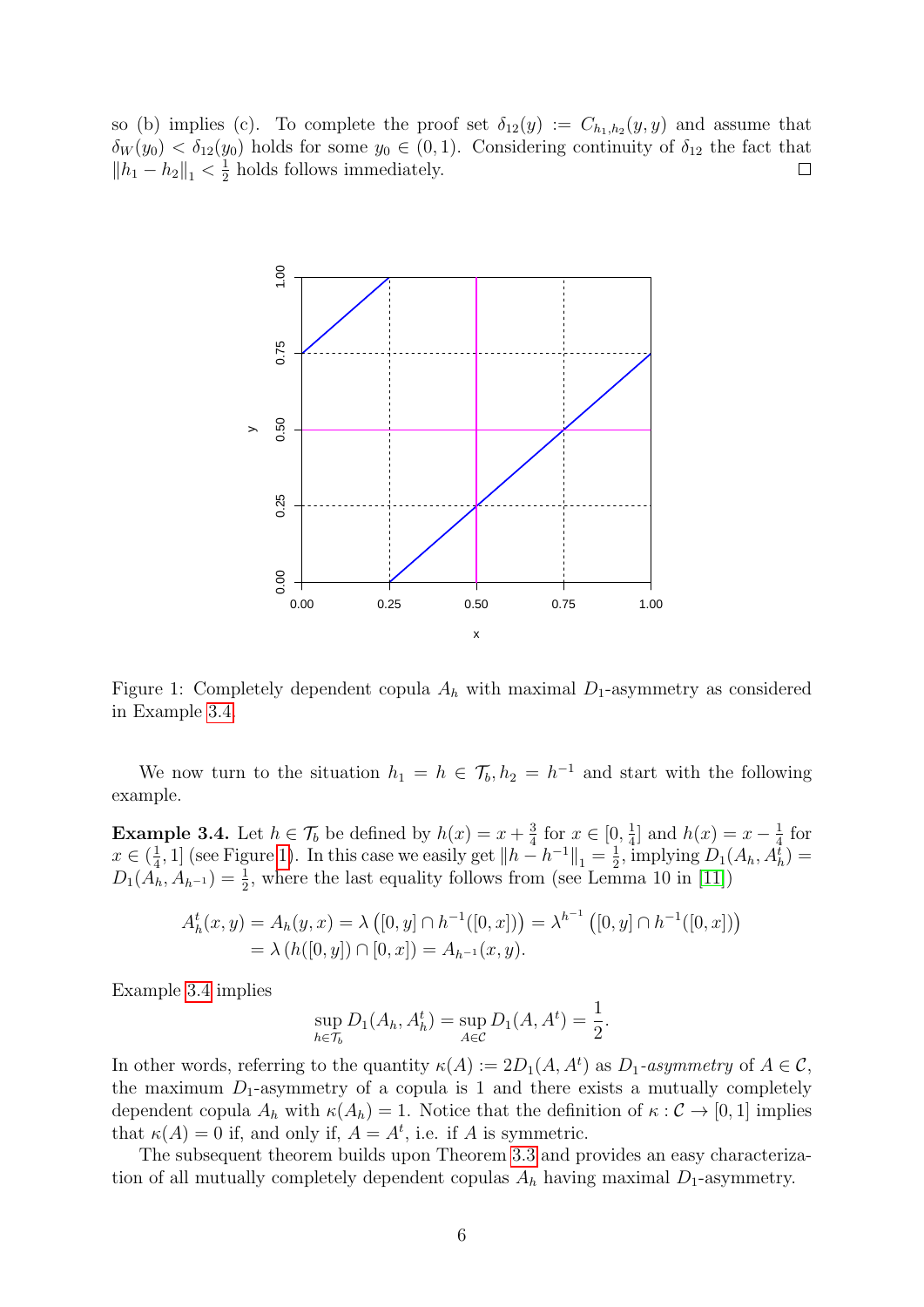**Theorem 3.5.** Consider  $h \in \mathcal{T}_b$ . Then the following conditions are equivalent:

- (a)  $A_h$  has maximal  $D_1$ -asymmetry (i.e.  $\kappa(A_h) = 1$ ),
- (b)  $||h h^{-1}||_1 = \frac{1}{2}$  $\frac{1}{2}$ ,
- (c)  $\lambda (h^{-1}([0, \frac{1}{2}$  $\frac{1}{2}$ ])  $\cap h([0, \frac{1}{2}$  $\frac{1}{2}$ ]) = 0.

*Proof.* Condition (c) implies  $C_{h,h^{-1}}(\frac{1}{2})$  $\frac{1}{2}, \frac{1}{2}$  $(\frac{1}{2}) = 0$ , from which  $C_{h,h^{-1}}(y, y) = W(y, y)$  for all  $y \in [0,1]$  follows immediately. The remaining implications are a direct consequence of Theorem [3.3.](#page-4-1)  $\Box$ 

### 4 Maximal  $D_1$ -asymmetry of general copulas

We now turn to the general situation and provide necessary and sufficient conditions for a copula  $A \in \mathcal{C}$  to have maximal  $D_1$ -asymmetry ( $\Phi_{A,A}$  as at the end of Section 2).

<span id="page-6-1"></span>**Theorem 4.1.** For  $A \in \mathcal{C}$  the following statements are equivalent:

- (a) A has maximum  $D_1$ -asymmetry,
- (b)  $\Phi_{A,A^t}(\frac{1}{2})$  $(\frac{1}{2})=1,$
- (c) There exists a Borel set  $U \in \mathcal{B}([0,1])$  with the following properties:

<span id="page-6-0"></span>
$$
\lambda(U \cap [0, \frac{1}{2}]) = \lambda(U \cap [\frac{1}{2}, 1]) = \frac{1}{4}, \ \mu_A(U \times [0, \frac{1}{2}]) = \frac{1}{2}, \ \mu_A([0, \frac{1}{2}] \times U) = 0. \tag{7}
$$

Proof. The equivalence of the first and the second assertion is a direct consequence of the results in [\[11\]](#page-16-2) (for all copulas A, B the function  $\Phi_{A,B}$  is Lipschitz-continuous with Lipschitz constant 2 and bounded from above by the tent map  $T(y) = \min\{2y, 2(1-y)\}\.$ 

The fact that the second condition implies the third one can be proved as follows. Considering

$$
1 = \Phi_{A,A^t}\left(\frac{1}{2}\right) = \int_{[0,1]} \underbrace{\left[K_A\left(x, \left[0, \frac{1}{2}\right]\right) - K_{A^t}\left(x, \left[0, \frac{1}{2}\right]\right)\right]}_{=:g(x) \in [0,1]} d\lambda(x)
$$

it follows immediately that the set  $\Lambda = \{x \in [0,1] : g(x) = 1\}$  fulfills  $\lambda(\Lambda) = 1$ . Setting  $U := \{x \in [0,1]: K_A(x,[0,\frac{1}{2}$  $\left(\frac{1}{2}\right)$  = 1, applying Scheffé's theorem ([\[1\]](#page-16-11)) and disintegration we get

$$
1 = \Phi_{A,A^t} \left( \frac{1}{2} \right) = \int_{[0,1]} \left| K_A \left( x, \left[ 0, \frac{1}{2} \right] \right) - K_{A^t} \left( x, \left[ 0, \frac{1}{2} \right] \right) \right| d\lambda(x)
$$
  

$$
= 2 \int_U \left( K_A \left( x, \left[ 0, \frac{1}{2} \right] \right) - K_{A^t} \left( x, \left[ 0, \frac{1}{2} \right] \right) \right) d\lambda(x)
$$
  

$$
= 2 \mu_A (U \times [0, \frac{1}{2}]) - 2 \mu_{A^t} (U \times [0, \frac{1}{2}]). \tag{8}
$$

Additionally considering

$$
\mu_A(U \times [0, \frac{1}{2}]) = \int_{U \cap \Lambda} K_A(x, [0, \frac{1}{2}]) d\lambda(x) = \int_{U \cap \Lambda} 1 d\lambda = \lambda(U \cap \Lambda) = \lambda(U),
$$
  

$$
\mu_A([0, \frac{1}{2}] \times U) = \mu_{A^t}(U \times [0, \frac{1}{2}]) = \int_{U \cap \Lambda} K_{A^t}(x, [0, \frac{1}{2}]) d\lambda(x) = \int_{U \cap \Lambda} 0 d\lambda = 0
$$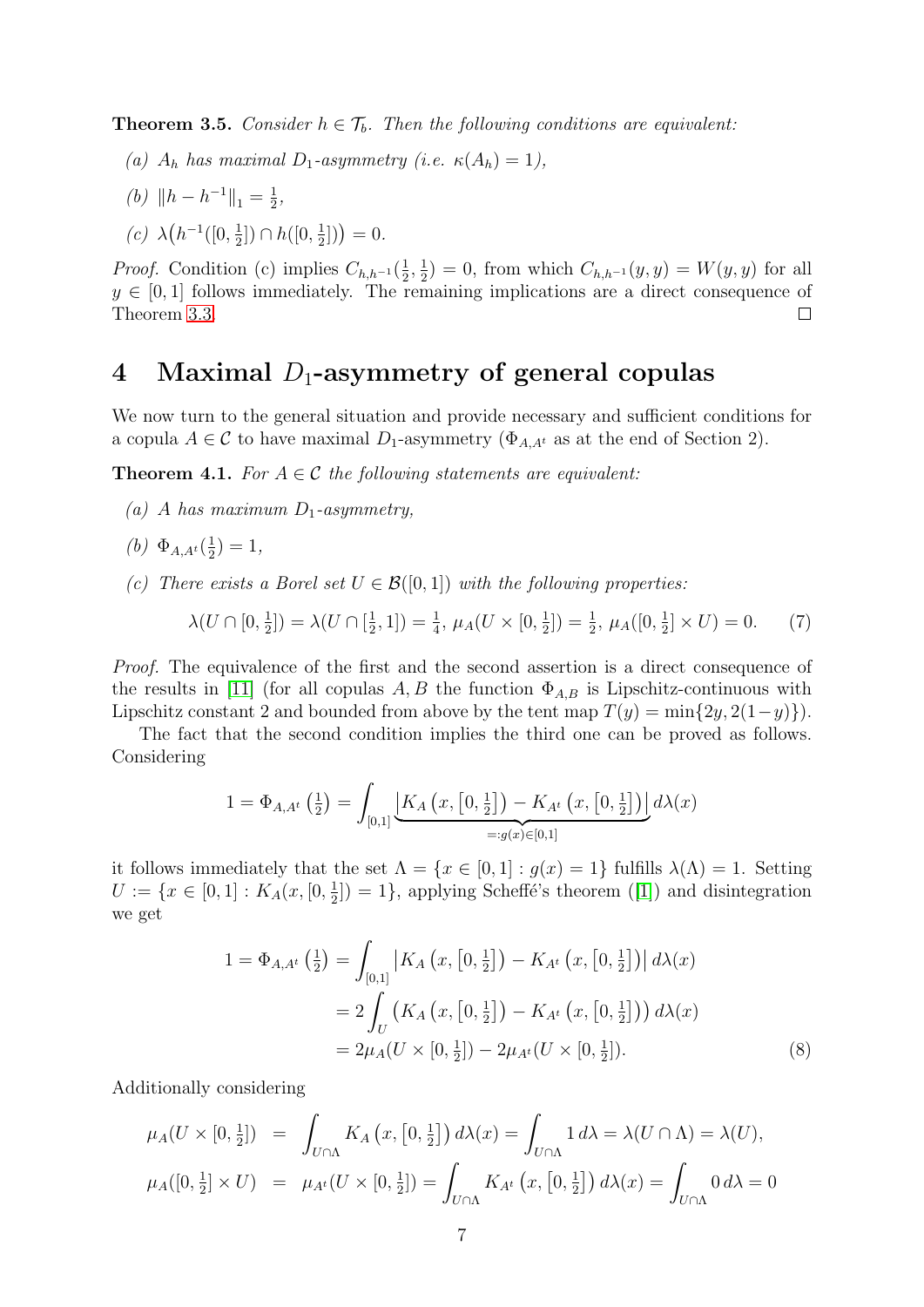the last two identities in eq. [\(7\)](#page-6-0) and  $\lambda(U) = \frac{1}{2}$  follow immediately and it remains to show that U fulfills  $\lambda(U \cap (\frac{1}{2}))$  $(\frac{1}{2}, 1]) = \frac{1}{4}$ . Eq. [\(7\)](#page-6-0) implies  $\mu_A((U \times [0, \frac{1}{2}$  $\frac{1}{2}$ ]) \ ([0,  $\frac{1}{2}$  $(\frac{1}{2}]\times U$ ) =  $\frac{1}{2}$ . Hence, using  $([0, \frac{1}{2}$  $\frac{1}{2} \times U$ <sup>c</sup> =  $(\frac{1}{2}, 1] \times U$   $\cup$   $([0, 1] \times U^c)$  and the fact that  $\mu_A$  is doubly stochastic we get

$$
\frac{1}{2} = \mu_A((U \times [0, \frac{1}{2}]) \setminus ([0, \frac{1}{2}] \times U))
$$
\n
$$
= \mu_A((U \cap (\frac{1}{2}, 1]) \times (U \cap [0, \frac{1}{2}])) + \mu_A(U \times ([0, \frac{1}{2}] \cap U^c))
$$
\n
$$
\leq \min\{\lambda(U \cap (\frac{1}{2}, 1]), \lambda(U \cap [0, \frac{1}{2}])\} + \lambda([0, \frac{1}{2}] \cap U^c)
$$
\n
$$
= \min\{r, \frac{1}{2} - r\} + r =: \ell(r)
$$

where  $r = \lambda(U \cap (\frac{1}{2})$  $(\frac{1}{2}, 1]$ ). In case of  $r < \frac{1}{4}$  we would get  $\ell(r) = 2r < \frac{1}{2}$ , so  $r \geq \frac{1}{4}$  $rac{1}{4}$  holds. Considering  $\mu_A(U \times (\frac{1}{2}))$  $(\frac{1}{2}, 1]) = 0$ ,  $\mu_A((\frac{1}{2}, 1] \times U) = \frac{1}{2}$  and proceeding analogously yields  $r \leq \frac{1}{4}$  $\frac{1}{4}$ , from which we finally get  $\lambda(U \cap (\frac{1}{2})$  $(\frac{1}{2}, 1]) = \frac{1}{4}.$ 

In case assertion three is fulfilled, disintegration implies that both  $K_A(x, [0, \frac{1}{2}$  $(\frac{1}{2})$  =  $\mathbf{1}_U(x)$  and  $K_{A^t}(x,[0,\frac{1}{2}$  $\left(\frac{1}{2}\right]$  =  $\mathbf{1}_{U^c}(x)$  hold  $\lambda$ -a.e., from which, considering

$$
\Phi_{A,A^t}(\frac{1}{2}) = \int_{[0,1]} |K_A(x,[0,\frac{1}{2}]) - K_{A^t}(x,[0,\frac{1}{2}])| d\lambda(x) = \int_{[0,1]} |\mathbf{1}_U(x) - \mathbf{1}_{U^c}(x)| d\lambda(x) = 1
$$

the second assertion follows immediately.



<span id="page-7-0"></span>Figure 2: Shuffles with maximum  $D_1$ -asymmetry. For the shuffle in the left panel the set U is given by  $U = [0, \frac{1}{8}]$  $\frac{1}{8}$ ] ∪  $\left[\frac{3}{8}\right]$  $\frac{3}{8}, \frac{1}{2}$  $\frac{1}{2}$ ]  $\cup$   $\left[\frac{5}{8}\right]$  $\frac{5}{8}, \frac{3}{4}$  $\frac{3}{4}$ ] ∪  $\left[\frac{7}{8}\right]$  $\frac{7}{8}, 1].$ 

Figure [2](#page-7-0) depicts some shuffles with maximum  $D_1$ -asymmetry. Interpreting these shuffles as checkmin copulas and replacing the minimum copula  $M$  by any other copula  $B$ , as direct consequence of Theorem [4.1](#page-6-1) the resulting copulas have maximum  $D_1$ -asymmetry too. Assertion three in Theorem [4.1](#page-6-1) can further be simplified, the following lemma holds:

$$
\qquad \qquad \Box
$$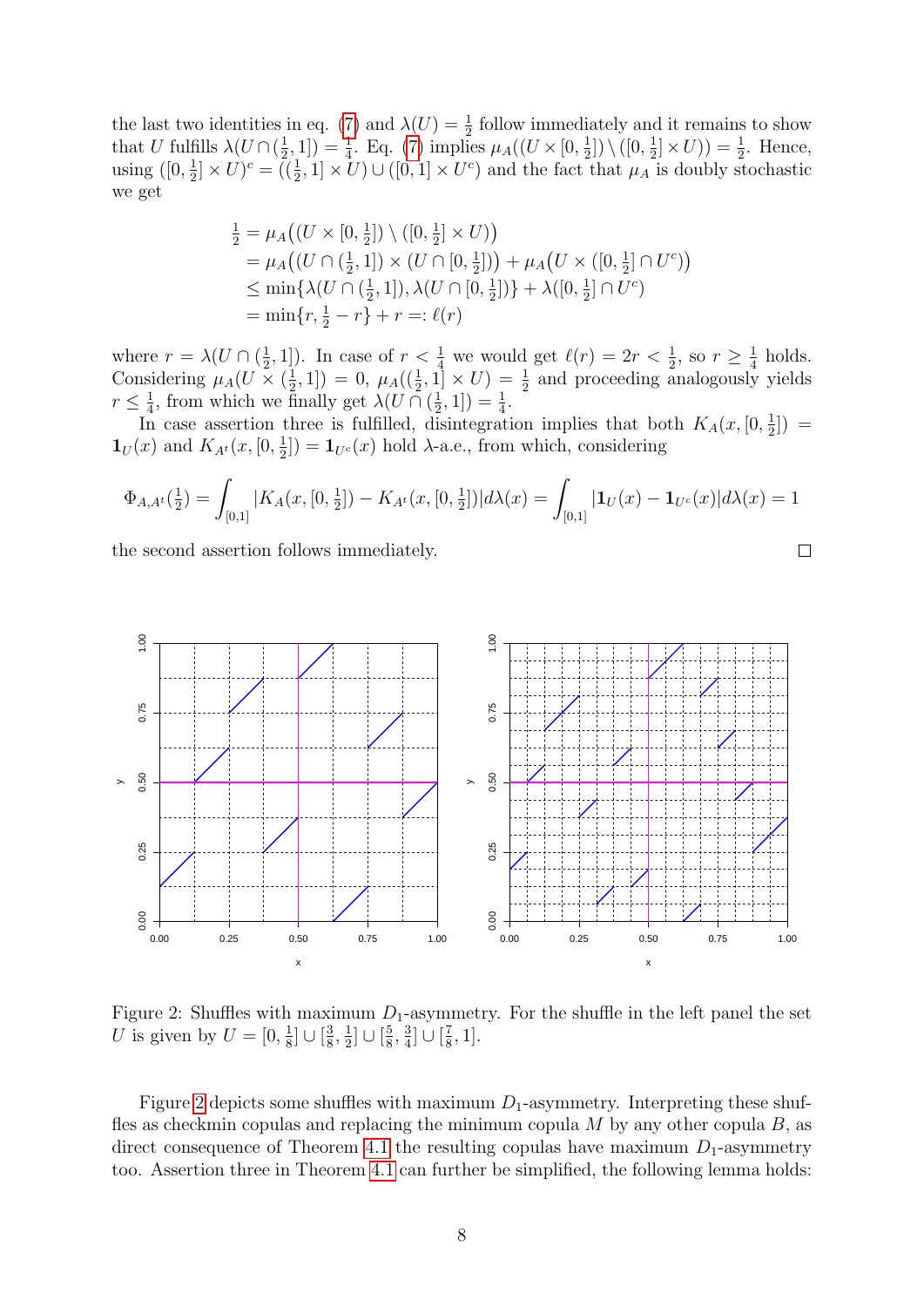<span id="page-8-3"></span>**Lemma 4.2.** Suppose that  $\kappa(A) = 1$  and that U is a Borel set fulfilling eq. [\(7\)](#page-6-0). Then there exists a measurable partition of  $[0,1]$  into sets  $U_1, V_1, U_2, V_2$  of length  $\frac{1}{4}$  fulfilling the following properties:

1.  $U_1 \subseteq [0, \frac{1}{2}]$  $\frac{1}{2}$ ,  $V_1 = [0, \frac{1}{2}]$  $\frac{1}{2}$ ] \  $U_1, U_2 \subseteq (\frac{1}{2})$  $\frac{1}{2}$ , 1],  $V_2 = (\frac{1}{2}, 1] \setminus U_2$ , 2.  $\mu_A(U_1 \times V_1) = \mu_A(V_1 \times V_2) = \mu_A(U_2 \times U_1) = \mu_A(V_2 \times U_2) = \frac{1}{4}$ .

Furthermore, setting  $F_i(x) := 4\lambda(U_i \cap [0, x])$  and  $G_i(x) := 4\lambda(V_i \cap [0, x])$  for  $i \in \{1, 2\}$ and  $x \in [0, 1]$ , there exist copulas  $C_1, C_2, C_3, C_4 \in \mathcal{C}$  such that the following identity holds for all  $x, y \in [0, 1]$ :

$$
A(x,y) = \frac{1}{4} \left( C_1(F_1(x), G_1(y)) + C_2(G_1(x), G_2(y)) + C_3(F_2(x), F_1(y)) + C_4(G_2(x), F_2(y)) \right)
$$
\n(9)

*Proof.* Set  $U_1 = U \cap [0, \frac{1}{2}]$  $\frac{1}{2}$ ,  $U_2 = U \cap (\frac{1}{2})$  $\frac{1}{2}$ , 1],  $V = [0, 1] \setminus U$ ,  $V_1 = V \cap [0, \frac{1}{2}]$  $\frac{1}{2}$  and  $V_2 = V \cap (\frac{1}{2})$  $\frac{1}{2}, 1].$ Then eq. [\(7\)](#page-6-0) implies  $\lambda(U_1) = \lambda(U_2) = \frac{1}{4} = \lambda(V_1) = \lambda(V_2)$  as well as

<span id="page-8-2"></span>
$$
0 = \mu_A([0, \frac{1}{2}] \times U) = \mu_A(U_1 \times U_1) + \mu_A(U_1 \times U_2) + \mu_A(V_1 \times U_1) + \mu_A(V_1 \times U_2)
$$
 (10)

$$
0 = \mu_A(V \times [0, \frac{1}{2}]) = \mu_A(V_1 \times U_1) + \mu_A(V_1 \times V_1) + \mu_A(V_2 \times U_1) + \mu_A(V_2 \times V_1). \tag{11}
$$

Considering  $\frac{1}{4}$  =  $\mu_A(U_1 \times [0, \frac{1}{2})$  $\mu_A(U_1 \times U_1) + \mu_A(U_1 \times V_1)$  and using eq. [\(10\)](#page-8-0),  $\mu_A(U_1 \times V_1) = \frac{1}{4}$  follows immediately. Additionally,  $\mu_A(V_1 \times V_2) = \frac{1}{4}$  is a direct consequence of  $\frac{1}{4} = \mu_A (V_1 \times (\frac{1}{2})$  $(\frac{1}{2}, 1]) = \mu_A(V_1 \times U_2) + \mu_A(V_1 \times V_2)$  and eq. [\(10\)](#page-8-0).

Using the fact that  $K_A(x, [0, \frac{1}{2}$  $(\frac{1}{2}]|(x) = \mathbf{1}_U(x)$  and  $K_A(x, (\frac{1}{2}))$  $(\frac{1}{2}, 1]) = \mathbf{1}_V(x)$  hold  $\lambda$ -a.e. and applying disintegration we get

$$
\mu_A([0,\tfrac{1}{2}]^2) = \int_{\left[0,\tfrac{1}{2}\right]} K_A(x,[0,\tfrac{1}{2}])d\lambda(x) = \int_{U_1} K_A(x,[0,\tfrac{1}{2}])d\lambda(x) = \lambda(U_1) = \tfrac{1}{4} = \mu_A(U_1 \times V_1).
$$

Having this,  $\mu_A((\frac{1}{2}, 1] \times [0, \frac{1}{2})$  $(\frac{1}{2}]) = \frac{1}{4}$  follows and, using eq. [\(11\)](#page-8-1), we get

<span id="page-8-1"></span><span id="page-8-0"></span>
$$
\frac{1}{4} = \mu_A((\frac{1}{2}, 1] \times [0, \frac{1}{2}]) = \mu_A(U_2 \times U_1) + \mu_A(U_2 \times V_1).
$$

Since  $\mu_A(U_2 \times V_1) > 0$  would imply

$$
\frac{1}{4} = \lambda(V_1) \ge \mu_A(U \times V_1) = \mu_A(U_1 \times V_1) + \mu_A(U_2 \times V_1) > \mu_A(U_1 \times V_1) = \frac{1}{4}
$$

 $\mu_A(U_2 \times U_1) = \frac{1}{4}$  follows. To show  $\mu_A(V_2 \times U_2) = \frac{1}{4}$  we proceed analogously, use  $\frac{1}{4}$  $\mu_A(V_2\times (\frac{1}{2}$  $(\frac{1}{2}, 1])$  and the fact that  $\mu_A(V_2 \times V_2) > 0$  would imply  $\frac{1}{4} \geq \mu_A(V \times V_2) > \frac{1}{4}$  $\frac{1}{4}$ , a contradiction.

The proof of eq. [\(9\)](#page-8-2) is now a straightforward application of Sklar's Theorem and the fact that the sets  $U_1 \times V_1$ ,  $V_1 \times V_2$ ,  $U_2 \times U_1$ ,  $V_2 \times U_2$  are pairwise disjoint:

$$
A(x,y) = \mu_A([0,x] \times [0,y]) = \frac{1}{4} \Big( 4\mu_A(U_1 \cap [0,x] \times V_1 \cap [0,y]) + 4\mu_A(V_1 \cap [0,x] \times V_2 \cap [0,y])
$$
  
+  $4\mu_A(U_2 \cap [0,x] \times U_1 \cap [0,y]) + 4\mu_A(V_2 \cap [0,x] \times U_2 \cap [0,y]) \Big)$   
=  $\frac{1}{4} \left( C_1(F_1(x), G_1(y)) + C_2(G_1(x), G_2(y)) + C_3(F_2(x), F_1(y)) + C_4(G_2(x), F_2(y)) \right)$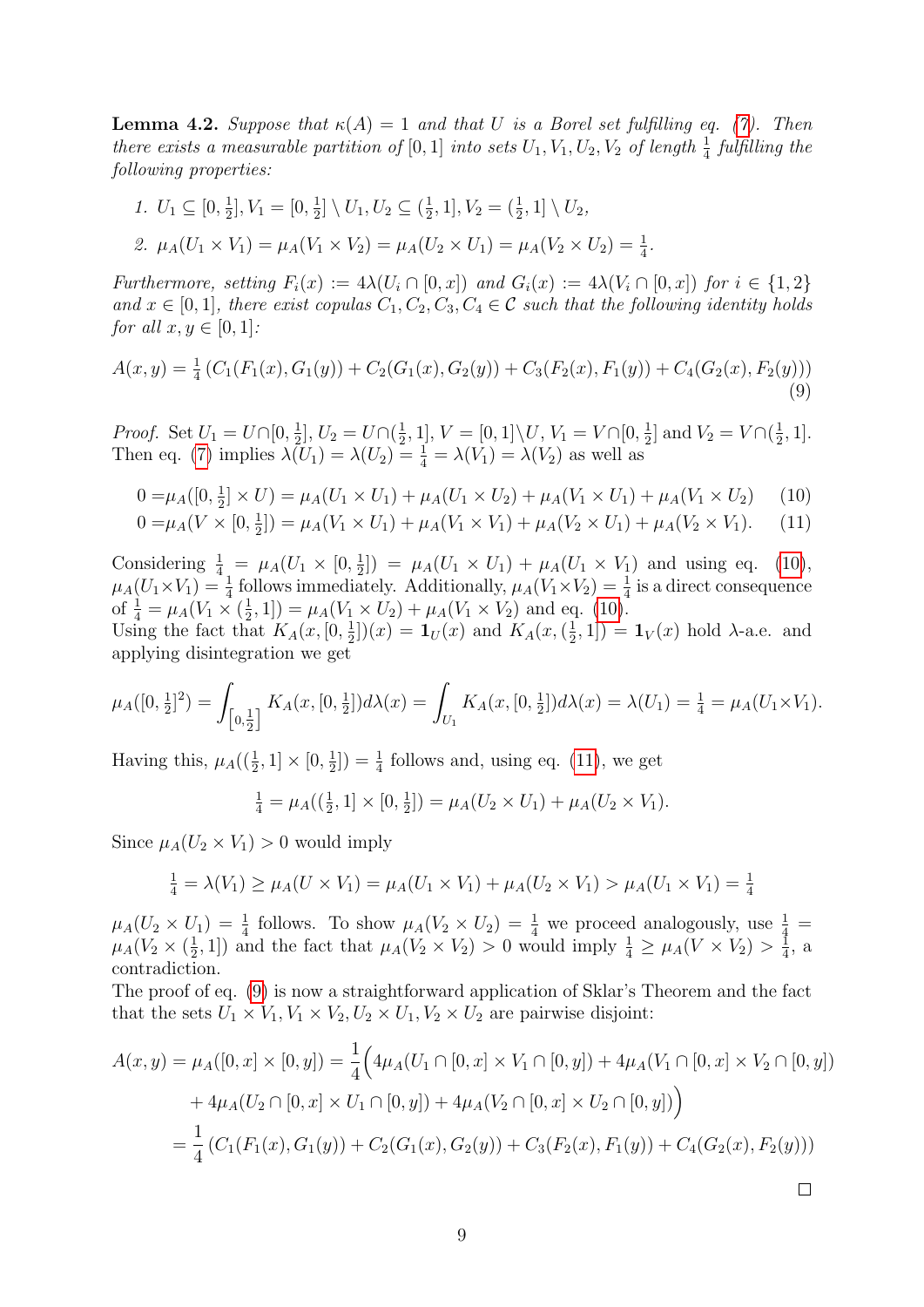The reverse implication of Lemma [4.2](#page-8-3) holds as well:

<span id="page-9-1"></span>**Lemma 4.3.** Suppose that  $U_1, U_2 \in \mathcal{B}([0,1])$  fulfill  $U_1 \subseteq [0, \frac{1}{2}]$  $[\frac{1}{2}], U_2 \subseteq (\frac{1}{2})$  $(\frac{1}{2}, 1], \lambda(U_1) =$  $\lambda(U_2) = \frac{1}{4}$ , and let  $C_1, C_2, C_3, C_4$  be arbitrary copulas. Set  $V_1 = \overline{[0, \frac{1}{2}]}$  $\{\frac{1}{2}]\setminus U_1, \, \tilde{V}_2 = (\frac{1}{2},1] \setminus U_2$ as well as  $F_i(x) := 4\lambda(U_i \cap [0, x])$  and  $G_i(x) := 4\lambda(V_i \cap [0, x])$  for  $i \in \{1, 2\}$  and  $x \in [0, 1]$ . Then the function  $A : [0,1]^2 \rightarrow [0,1]$ , defined by

<span id="page-9-0"></span>
$$
A(x,y) = \frac{1}{4} \left( C_1(F_1(x), G_1(y)) + C_2(G_1(x), G_2(y)) + C_3(F_2(x), F_1(y)) + C_4(G_2(x), F_2(y)) \right),\tag{12}
$$

is a copula with maximum  $D_1$ -asymmetry.

*Proof.* First of all notice that the distribution functions  $F_1, F_2, G_1, G_2$  are absolutely continuous and let  $\nu_{F_1}, \nu_{F_2}, \nu_{G_1}, \nu_{G_2}$  denote the corresponding probability measures on  $\mathcal{B}([0,1])$ . It is clear from eq. [\(12\)](#page-9-0) and Sklar's theorem that A is two-dimensional distribution function. Since A also fulfills the boundary conditions of a copula,  $A \in$ C follows and it suffices to prove  $\kappa(A) = 1$ , which can be done as follows: Setting  $A_1(x, y) := C_1(F_1(x), G_1(y))$  yields a continuous distribution function  $A_1$ , whose corresponding probability measure  $\vartheta_{A_1}$  fulfills  $\vartheta_{A_1}([0,1]^2) = 1$  as well as

$$
\vartheta_{A_1}\left([\underline{x}, \overline{x}] \times [\underline{y}, \overline{y}]\right) = A_1(\overline{x}, \overline{y}) - A_1(\underline{x}, \overline{y}) - A_1(\overline{x}, \underline{y}) + A_1(\underline{x}, \underline{y})
$$
  
\n
$$
= C_1(F_1(\overline{x}), G_1(\overline{y})) - C_1(F_1(\underline{x}), G_1(\overline{y})) - C_1(F_1(\overline{x}), G_1(\underline{y}))
$$
  
\n
$$
+ C_1(F_1(\underline{x}), G_1(y))
$$

for all  $[x,\overline{x}] \times [y,\overline{y}] \subseteq [0,1]^2$ . Specializing to  $[y,\overline{y}] = [0,1]$  we get

$$
\vartheta_{A_1}([\underline{x}, \overline{x}] \times [0, 1]) = C_1(F_1(\overline{x}), 1) - C_1(F_1(\underline{x}), 1) = F_1(\overline{x}) - F_1(\underline{x}) = \nu_{F_1}([\underline{x}, \overline{x}])
$$

for all  $[\underline{x}, \overline{x}] \subset [0, 1]$ , implying  $\vartheta_{A_1}(U_1 \times [0, 1]) = \nu_{F_1}(U_1) = 1$ . Proceeding in the same manner yields  $\vartheta_{A_1}([0,1] \times V_1) = \nu_{G_1}(V_1) = 1$ , from which altogether we get  $\vartheta_{A_1}(U_1 \times$  $V_1$ ) = 1. Setting  $A_2(x,y) := C_2(G_1(x), G_2(y)), A_3(x,y) := C_3(F_2(x), F_1(y)), A_4(x,y) :=$  $C_4(G_2(x), F_2(y))$ , and proceeding in the same manner shows  $\nu_{A_2}(V_1 \times V_2) = \nu_{A_3}(U_2 \times U_1)$  $\nu_{A_4}(V_2 \times U_2) = 1$ . Using the fact that  $U_1, U_2, V_1, V_2$  are pairwise disjoint yields

$$
\mu_A(U_1 \times V_1) = \mu_A(V_1 \times V_2) = \mu_A(U_2 \times U_1) = \mu_A(V_2 \times U_2) = \frac{1}{4},
$$

from which, setting  $U = U_1 \cup U_2$  the assertion follows as direct consequence of Theorem [4.1.](#page-6-1)  $\Box$ 

Summing up, we have proved the following handy characterization of all copulas with maximum  $D_1$ -asymmetry.

<span id="page-9-2"></span>**Theorem 4.4.** The following statements are equivalent for  $A \in \mathcal{C}$ :

- (a) A has maximum  $D_1$ -asymmetry.
- (b) There exist sets  $U_1, U_2 \in \mathcal{B}([0,1])$  with  $U_1 \subseteq [0, \frac{1}{2}]$  $\frac{1}{2}$ ,  $U_2 \subseteq (\frac{1}{2})$  $[\frac{1}{2}, 1], \lambda(U_1) = \lambda(U_2) = \frac{1}{4},$ and copulas  $C_1, C_2, C_3, C_4 \in \mathcal{C}$  such that (with the notation of Lemma [4.3\)](#page-9-1) the following identity holds:

$$
A(x,y) = \frac{1}{4} (C_1(F_1(x), G_1(y)) + C_2(G_1(x), G_2(y)) + C_3(F_2(x), F_1(y)) + C_4(G_2(x), F_2(y)))
$$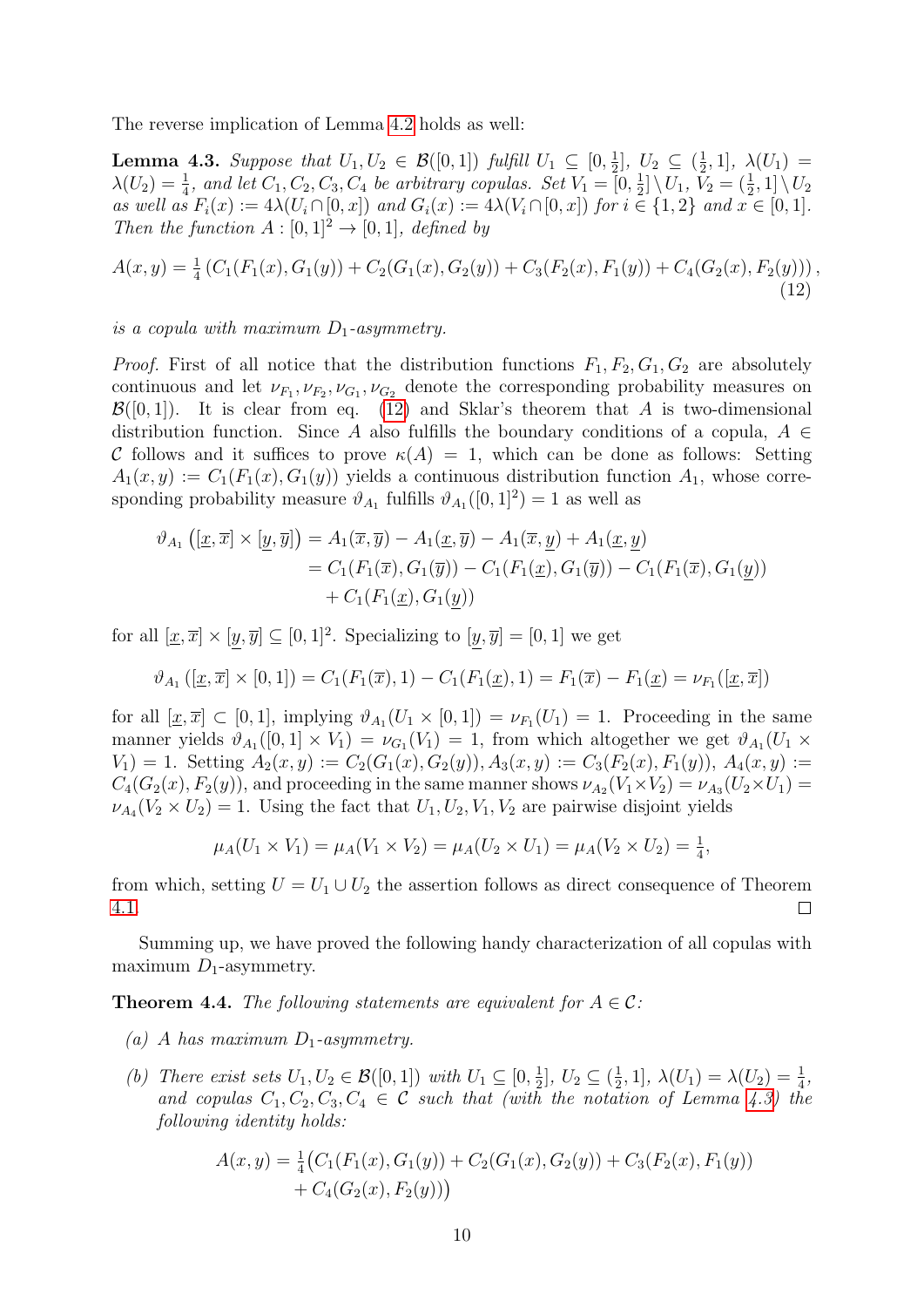Replacing the sets  $U_1, U_2$  in Lemma [4.2](#page-8-3) by Borel sets  $U'_1 \subseteq [0, \frac{1}{2}]$  $\frac{1}{2}$ ,  $U_2' \subseteq (\frac{1}{2})$  $\frac{1}{2}$ , 1] with  $\lambda(U_1\Delta U_1')=\lambda(U_2\Delta U_2')=0$  obviously results in the same copula A ( $\overline{\Delta}$  denoting the symmetric difference). Considering the equivalence relation  $\sim$  induced via  $(U_1, U_2) \sim (U'_1, U'_2)$ if and only if  $\lambda(U_1 \Delta U_1') = \lambda(U_2 \Delta U_2') = 0$  and letting  $\mathcal E$  denote the induced equivalence classes in

> $\{(U_1, U_2) : U_1 \in \mathcal{B}([0, \frac{1}{2}$  $(\frac{1}{2}]), U_2 \in \mathcal{B}((\frac{1}{2}, 1]), \lambda(U_1) = \lambda(U_2) = \frac{1}{4}\}$

we get the following result  $(C^4 := \mathcal{C} \times \mathcal{C} \times \mathcal{C} \times \mathcal{C})$ :

**Corollary 4.5.** There is a one-to-one-correspondence between  $\mathcal{E} \times \mathcal{C}^4$  and  $\{A \in \mathcal{C}$ :  $\kappa(A)=1$ .

Lemma [4.3](#page-9-1) has the following consequence:

<span id="page-10-0"></span>Corollary 4.6. Suppose that  $U_1 \in \mathcal{B}([0, \frac{1}{2}])$  $\frac{1}{2}$ ]),  $U_2 \in \mathcal{B}((\frac{1}{2}, 1])$  fulfill  $\lambda(U_1) = \lambda(U_2) = \frac{1}{4}$  and set  $V_1 = [0, \frac{1}{2}]$  $\frac{1}{2} \setminus U_1, V_2 = (\frac{1}{2}, 1] \setminus U_2$  and  $S = U_1 \times V_1 \cup V_1 \times V_2 \cup U_2 \times U_1 \cup V_2 \times U_2$ . Then there exists an absolutely continuous copula A with  $\kappa(A) = 1$  and  $\mu_A(S) = 1$ .

*Proof.* Defining  $f : [0, 1]^2 \to [0, \infty)$  as  $f(x, y) = 4 \cdot \mathbf{1}_S(x, y)$  yields the probability density of a copula A with the desired properties.  $\Box$ 

**Remark 4.7.** Given sets  $U_1, U_2$  with the afore-mentioned properties, Theorem [4.4](#page-9-2) allows not only to construct absolutely continuous copulas A with  $\kappa(A) = 1$  and  $\mu_A(S) = 1$ as mentioned in Corollary [4.6.](#page-10-0) In fact, since the four copulas  $C_1, C_2, C_3, C_4$  may be chosen arbitrarily, copulas B with  $\kappa(B) = 1, \mu_B(S) = 1$  and arbitrary singular mass  $\mu_B^{sing}$  $B_B^{sing}([0,1]^2) \in [0,1]$  may easily be constructed (see [\[13\]](#page-16-9) for the definition of the singular component).

We conclude this section with an additional example illustrating that copulas with maximum D<sub>1</sub>-asymmetry (contrary to copulas with maximal  $d_{\infty}$ -asymmetry) may distribute mass on the full unit square.

**Example 4.8.** There exists an absolutely continuous copula A with  $\kappa(A) = 1$  and full support  $supp(A) = [0,1]^2$ . In fact, letting  $\Omega$  denote the set constructed in the proof of Lemma 3.1 (by starting with the Smith-Volterra-Cantor set, pasting affine copies of the set in the holes of the set and proceeding in the same manner) in [\[4\]](#page-16-12), setting  $U_1 = \frac{1}{2} \Omega$  as well as  $U_2 = U_1 + \frac{1}{2}$  $\frac{1}{2}$ , and applying Corollary [4.6](#page-10-0) yields a set S with  $\lambda_2(S) = \frac{1}{4}$  and  $\lambda_2(O \cap S)$ S) > 0 for every open set  $O \subset [0,1]^2$ . As a consequence, the corresponding (absolutely continuous) copula A fulfills  $\mu_A(O) > 0$  for every open set  $O \subset [0,1]^2$ , implying that A has full support.

### 5 The interrelation with maximal  $d_{\infty}$ -asymmetry

In this section we study the interrelation between maximal  $D_1$ - and maximal  $d_{\infty}$ -asymmetry. We start with an example of a sequence  $(A_k)_{k\in\mathbb{N}}$  of copulas with maximum  $D_1$ asymmetry that converges to  $\Pi$  with respect to  $d_{\infty}$ . In other words: There are copulas with maximum  $D_1$ -asymmetry whose  $d_{\infty}$ -asymmetry is arbitrarily close to zero.

<span id="page-10-1"></span>**Example 5.1.** For  $m \in \mathbb{N}$  let the copula  $A_m$  correspond to a uniform distribution on  $4^m$  segments as depicted in Figure [3](#page-12-0) for the cases  $m = 1, 2, 3, 4$ . More formally, if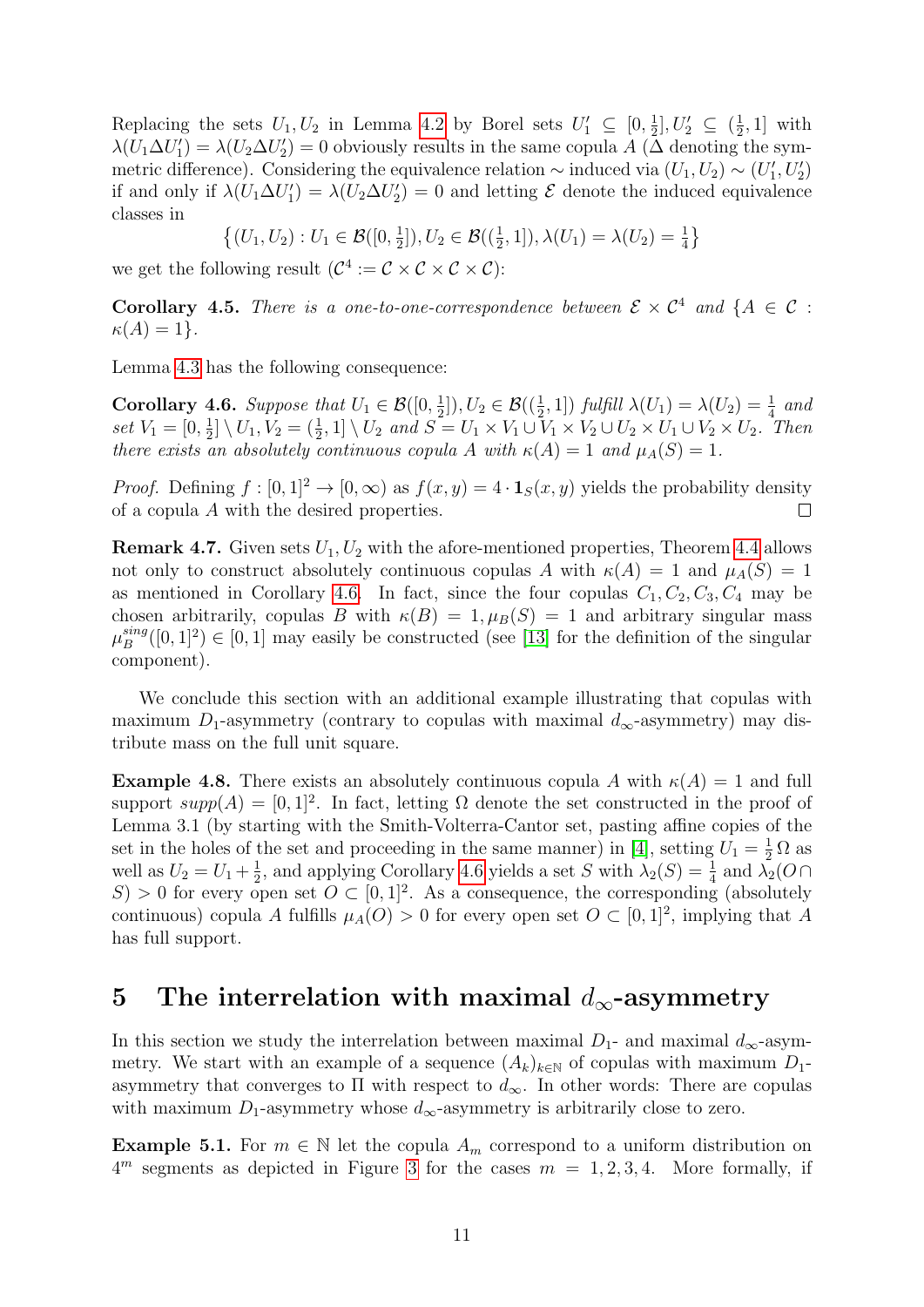$x \in \left[\frac{2j}{2^{m+1}}, \frac{2j+1}{2^{m+1}}\right]$  for some  $j \in \{0, 1, ..., 2^{m-1} - 1\}$ , then the Markov kernel  $K_{A_m}(x, E)$  of  $A_m$  is given by

$$
K_{A_m}(x,E) = \frac{1}{2^{m-1}} \sum_{i=0}^{2^{m-1}-1} \mathbf{1}_E\left(x - \frac{2j}{2^{m+1}} + \frac{2i+1}{2^{m+1}}\right)
$$
(13)

and for all other cases the formulas are analogous - the probability measure  $K_{A_m}(x, \cdot)$  is a uniform discrete distribution on  $2^{m-1}$  points. Theorem [4.4](#page-9-2) implies that  $\kappa(A_m) = 1$  holds for every  $m \in \mathbb{N}$ . Moreover the construction of  $(A_m)_{m\in\mathbb{N}}$  implies that for every point  $(x,y) \in \{0,\frac{1}{2^k},\frac{2}{2^k},\ldots,\frac{2^k-1}{2^k},1\}^2$  with  $k \in \mathbb{N}$  the sequence  $(A_m(x,y))_{m\in\mathbb{N}}$  is eventually constant. In fact, for  $(x, y) = (\frac{i}{2^k}, \frac{j}{2^k})$  $\frac{j}{2^k}$ ) we have  $A_m(x, y) = \frac{ij}{4^k}$  for every  $m \geq k+1$ . Since the set  $\Lambda = \bigcup_{k=1}^{\infty} \Lambda_k$  with  $\Lambda_k = \{0, \frac{1}{2^k}\}$  $\frac{1}{2^k}, \frac{2}{2^k}$  $\frac{2}{2^k}, \ldots, \frac{2^k-1}{2^k}$  $\frac{k-1}{2^k}$ , 1}<sup>2</sup> is dense in [0, 1]<sup>2</sup>, the sequence  $(A_m)_{m\in\mathbb{N}}$  converges on a dense set to  $\Pi$ , from which  $\lim_{n\to\infty}d_{\infty}(A_m,\Pi)=0$  follows.

In order to show that the  $d_{\infty}$ -asymmetry of copulas A with  $\kappa(A) = 1$  is bounded from above by  $\frac{1}{4}$  we will use the following simple lemma:

<span id="page-11-0"></span>**Lemma 5.2.** Every copula  $A \in \mathcal{C}$  with  $A(\frac{1}{2})$  $\frac{1}{2}, \frac{1}{2}$  $\frac{1}{2}$ ) =  $\frac{1}{4}$  fulfills  $d_{\infty}(A, A^t) \leq \frac{1}{4}$  $\frac{1}{4}$ .

*Proof.* Considering  $|A(x,y)-A^t(x,y)| = |A(y,x)-A^t(y,x)|$  it suffices to prove the result for points  $(x, y) \in [0, 1]^2$  with  $y \leq x$ . Additionally, without loss of generality, we may assume that  $A(x, y) \geq A^t(x, y)$  holds (otherwise A and  $A^t$  change place). Moreover, Lipschitz continuity of copulas implies  $|A(x,y) - A^t(x,y)| \leq \frac{1}{4}$  for all  $(x,y) \in [0,1]^2 \setminus \mathbb{R}$  $\left[\frac{1}{4}\right]$  $\frac{1}{4}, \frac{3}{4}$  $\frac{3}{4}]^2$ . In fact, for  $(x, y) \in [0, 1] \times [0, \frac{1}{4}]$  $\frac{1}{4}$ ] we have  $A(x, y), A^t(x, y) \in [0, \frac{1}{4}]$  $\frac{1}{4}$ , from which  $|\hat{A}(x,y)-A^{t}(x,y)| \leq \frac{1}{4}$  follows immediately. For  $(x, y) \in \left[\frac{3}{4}\right]$  $\frac{3}{4}, 1] \times [\frac{1}{4}]$  $\frac{1}{4}$ , 1] Lipschitz continuity of copulas yields  $A(x, y), A^t(x, y) \in [y - \frac{1}{4}]$  $\frac{1}{4}$ , y], implying  $|A(x, y) - A^{t}(x, y)| \leq \frac{1}{4}$ . The remaining case  $(x, y) \in [0, 1] \times [\frac{3}{4}]$  $\frac{3}{4}$ , 1] can be handled analogously. Additionally, considering that  $A(x, y), A^t(x, y) \in [0, \frac{1}{4}]$  holds for all  $(x, y) \in [0, \frac{1}{2}]^2$  (since  $A(\frac{1}{2}, \frac{1}{2}) = \frac{1}{4}$ ) the proof is complete if  $A(x,y)-A^t(x,y) \leq \frac{1}{4}$  is proved for all  $(x,y) \in \Omega_1 \cup \Omega_2$  where  $\Omega_1 =$  $\frac{1}{4}$  is proved for all  $(x, y) \in \Omega_1 \cup \Omega_2$  where  $\Omega_1 = \begin{bmatrix} \frac{1}{2}, \frac{3}{4} \end{bmatrix}$  $\frac{3}{4}$   $\times$   $\left[\frac{1}{4}\right]$  $\frac{1}{4}, \frac{1}{2}$  $\frac{1}{2}$ ] and  $\Omega_2$  denotes the set of all points in the triangle with vertices  $(\frac{1}{2}, \frac{1}{2})$  $(\frac{1}{2}), (\frac{3}{4})$  $\frac{3}{4}, \frac{1}{2}$  $(\frac{1}{2}), (\frac{3}{4})$  $\frac{3}{4}$ ,  $\frac{3}{4}$  $\frac{3}{4}$ . For  $(x, y) \in \Omega_1$  we obviously have

$$
A(y, x) = y - \mu_A([0, y] \times [x, 1]) \ge y - \frac{1}{4},
$$

implying

$$
A(x, y) - At(x, y) = A(x, y) - A(y, x) \le A(x, y) - y + \frac{1}{4} \le \frac{1}{4}.
$$

In case of  $(x, y) \in \Omega_2$  (coordinate-wise) monotonicity yields  $A(y, x) \ge A(\frac{1}{2})$  $(\frac{1}{2}, x) \ge A(\frac{1}{2})$  $\frac{1}{2}, y$ ). Considering

$$
A(x, x) - A(x, y) - A(\frac{1}{2}, x) + A(\frac{1}{2}, y) \ge 0,
$$

using Lipschitz continuity and coordinate-wise monotonicity we finally get

$$
A(x,y) - At(x,y) = A(x,y) - A(y,x) \le x - \frac{1}{2} + A(\frac{1}{2},y) - A(\frac{1}{2},y) = x - \frac{1}{2} \le \frac{1}{4},
$$

which completes the proof.

Having this, the proof of the following theorem is straightforward.

<span id="page-11-1"></span>**Theorem 5.3.** Every copula A having maximum  $D_1$ -asymmetry satisfies  $d_{\infty}(A, A^t) \leq \frac{1}{4}$ 4 and the upper bound  $\frac{1}{4}$  is best possible.

 $\Box$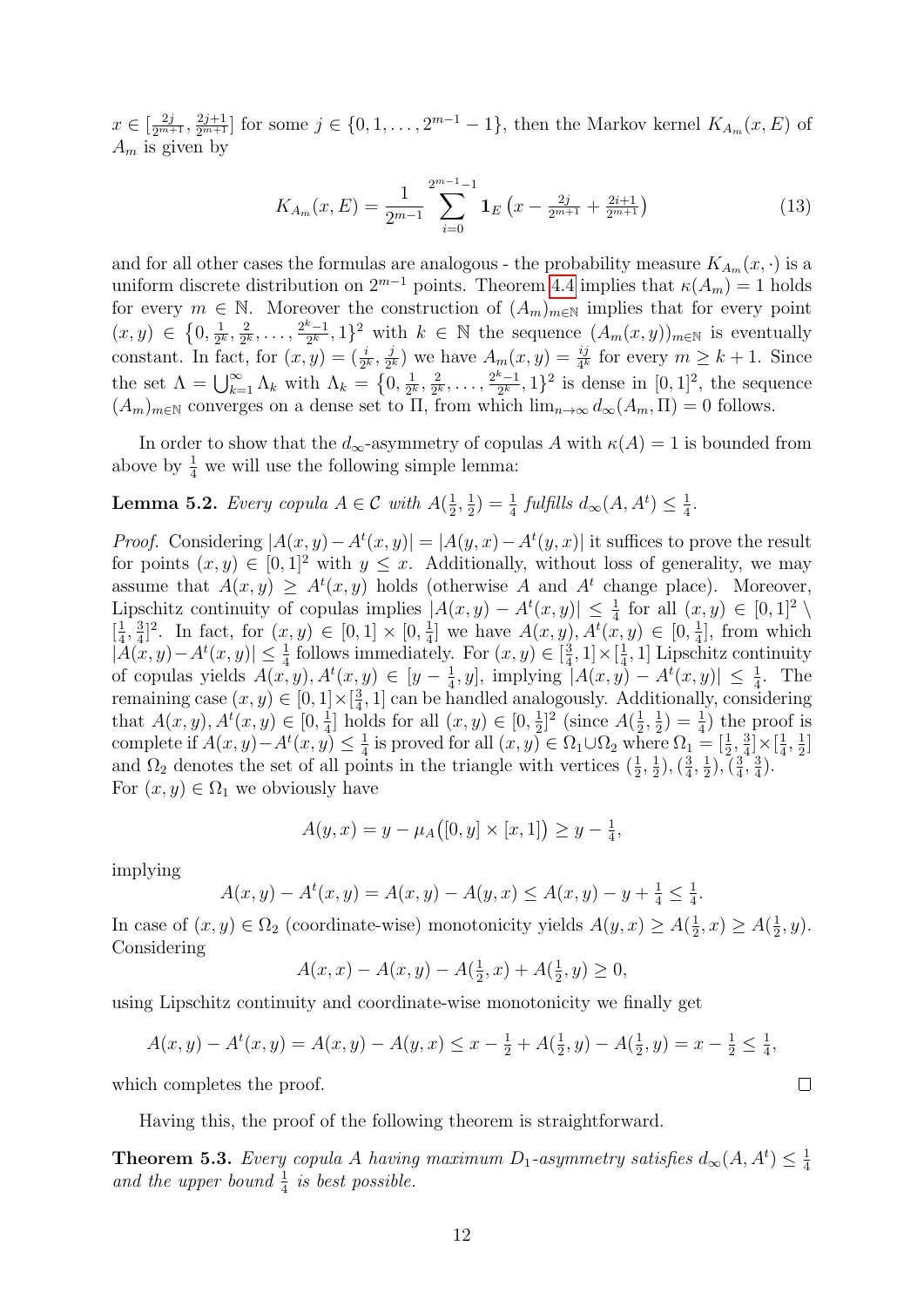

<span id="page-12-0"></span>Figure 3: The copulas  $A_1, A_2, A_3, A_4$  used in Example [5.1;](#page-10-1) each of them concentrates its mass uniformly on the blue segments.

*Proof.* Suppose that  $A \in \mathcal{C}$  has maximum  $D_1$ -asymmetry. Theorem [4.4](#page-9-2) implies  $A(\frac{1}{2})$  $\frac{1}{2}, \frac{1}{2}$  $(\frac{1}{2}) =$ 1  $\frac{1}{4}$ , so Lemma [5.2](#page-11-0) yields  $d_{\infty}(A, A^t) \leq \frac{1}{4}$  $\frac{1}{4}$ . Since the completely dependent copula  $A_h$ considered in Example [3.4](#page-5-0) obviously fulfills  $A_h(\frac{1}{2})$  $\frac{1}{2}, \frac{1}{4}$  $\frac{1}{4}$ ) =  $\frac{1}{4}$  as well as  $A_h(\frac{1}{4})$  $\frac{1}{4}, \frac{1}{2}$  $(\frac{1}{2}) = 0$ , the proof is complete.  $\Box$ 

Due to the simple form of copulas with maximum  $d_{\infty}$ -asymmetry (see [\[10,](#page-16-0) [7\]](#page-16-1)) it is possible to calculate the  $D_1$ -asymmetry for all these copulas.

<span id="page-12-1"></span>**Theorem 5.4.** All copulas  $A \in \mathcal{C}$  with  $d_{\infty}(A, A^t) = \frac{1}{3}$  fulfill  $D_1(A, A^t) = \frac{4}{9}$ .

*Proof.* As mentioned in the introduction (also see [\[10\]](#page-16-0))  $d_{\infty}(A, A^t)$  is maximal if, and only if,  $A(\frac{2}{3})$  $\frac{2}{3}, \frac{1}{3}$  $(\frac{1}{3}) = \frac{1}{3}$  and  $A(\frac{1}{3})$  $\frac{1}{3}, \frac{2}{3}$  $\frac{2}{3}$ ) = 0 or  $A^t(\frac{2}{3})$  $\frac{2}{3}, \frac{1}{3}$  $\frac{1}{3}$ ) =  $\frac{1}{3}$  and  $A^{t}(\frac{1}{3})$  $\frac{1}{3}, \frac{2}{3}$  $(\frac{2}{3}) = 0$  holds. Without loss of generality we may consider the case  $A(\frac{1}{3})$  $\frac{1}{3}, \frac{2}{3}$  $\left(\frac{2}{3}\right) = \frac{1}{3}$  and  $A(\frac{2}{3})$  $\frac{2}{3}, \frac{1}{3}$  $(\frac{1}{3}) = 0$ . Using the fact that  $\mu_A$ is doubly stochastic,

$$
\mu_A([0, \frac{1}{3}] \times [\frac{1}{3}, \frac{2}{3}]) = \mu_A([\frac{1}{3}, \frac{2}{3}] \times [\frac{2}{3}, 1]) = \mu_A([\frac{2}{3}, 1] \times [0, \frac{1}{3}]) = \frac{1}{3}
$$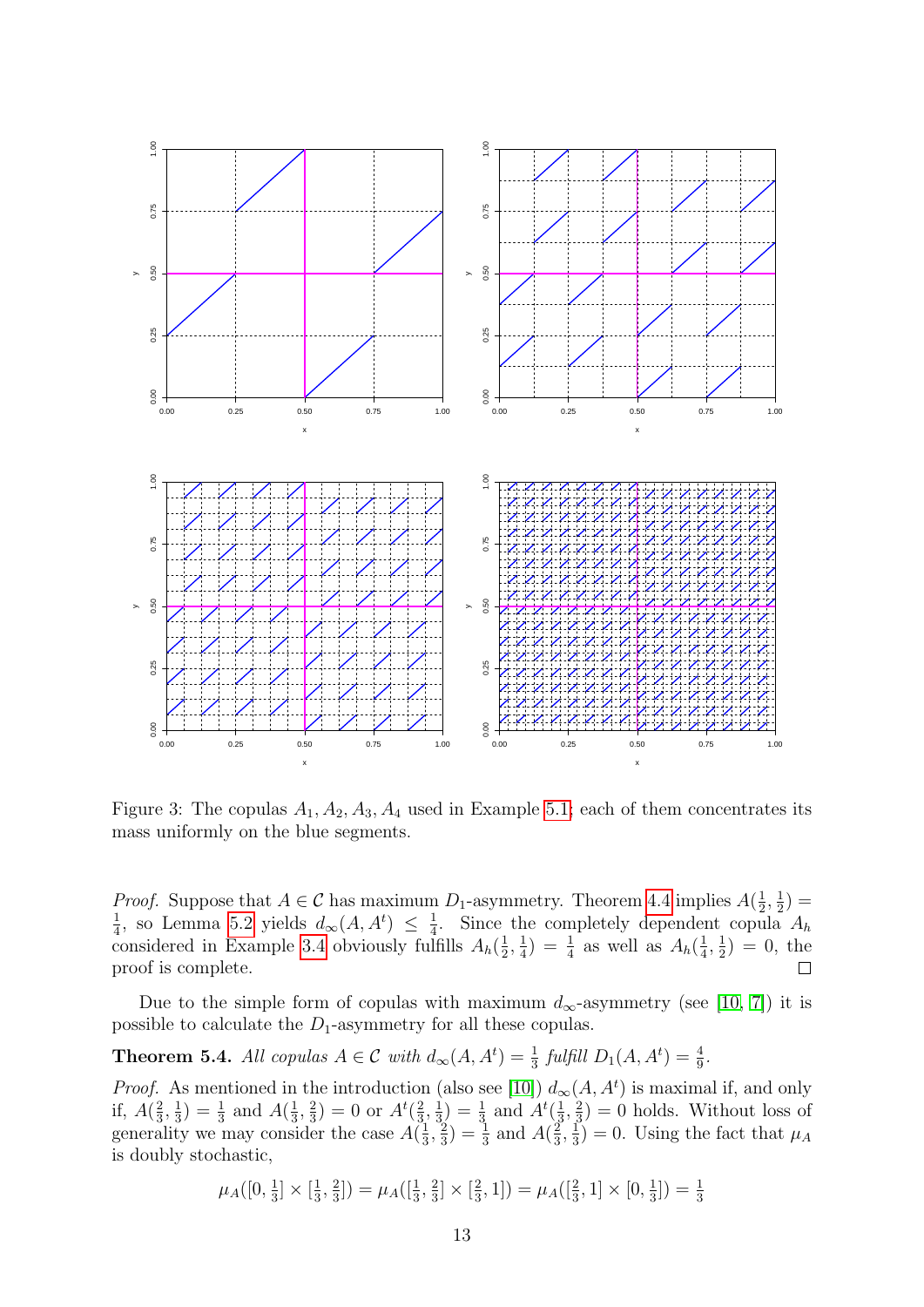follows, and we can find copulas  $A_1, A_2, A_3 \in \mathcal{C}$  such that  $\mu_A = \frac{1}{3}$  $\frac{1}{3}\mu_{A_1}^{f_{12}}+\frac{1}{3}$  $\frac{1}{3}\mu_{A_2}^{f_{23}}+\frac{1}{3}$  $\frac{1}{3}\mu_{A_3}^{f_{31}}$  $A_3$ holds. Thereby the function  $f_{ij} : [0,1]^2 \to \left[\frac{i-1}{3}\right]$  $\frac{-1}{3}, \frac{i}{3}$  $\frac{i}{3} \times \left[\frac{j-1}{3}\right]$  $\frac{-1}{3}, \frac{j}{3}$  $\frac{1}{3}$  is given by

$$
f_{ij}(x,y) = \left(\frac{x+i-1}{3}, \frac{y+j-1}{3}\right)
$$

for each  $(i, j) \in \{1, 2, 3\}^2$  and  $\mu_A^{f_{ij}}$  denotes the push-forward of  $\mu_A$  via  $f_{ij}$  for every  $A \in \mathcal{C}$ . In the same manner  $\mu_{A^t} = \frac{1}{3}$  $\frac{1}{3}\mu_{A_1^t}^{f_{21}}$  $\frac{f_{21}}{A_1^t} + \frac{1}{3}$  $\frac{1}{3}\mu_{A_2^t}^{f_{32}}$  $\frac{f_{32}}{A_2^t}+\frac{1}{3}$  $\frac{1}{3}\mu_{A_3^t}^{f_{13}}$  $A_3^{J_{13}}$  follows. For  $x \in [0, \frac{1}{3}]$  $\frac{1}{3}$  we get

$$
|K_A(x,[0,y])-K_{A^t}(x,[0,y])| = \begin{cases} 0 & \text{if } y \in [0, \frac{1}{3}],\\ K_{A_1}(3x,[0,3y-1]) & \text{if } y \in (\frac{1}{3}, \frac{2}{3}],\\ 1-K_{A_3^t}(3x,[0,3y-2]) & \text{if } y \in (\frac{2}{3}, 1], \end{cases}
$$

for  $x \in (\frac{1}{3})$  $\frac{1}{3}, \frac{2}{3}$  $rac{2}{3}$ ]

$$
|K_A(x,[0,y]) - K_{A^t}(x,[0,y])| = \begin{cases} K_{A_1^t}(3x-1,[0,3y]) & \text{if } y \in [0,\frac{1}{3}],\\ 1 & \text{if } y \in (\frac{1}{3},\frac{2}{3}],\\ 1 - K_{A_2}(3x-1,[0,3y-2]) & \text{if } y \in (\frac{2}{3},1], \end{cases}
$$

follows, and for  $x \in (\frac{2}{3})$  $\frac{2}{3}$ , 1] we have

$$
|K_A(x,[0,y])-K_{A^t}(x,[0,y])| = \begin{cases} K_{A_3}(3x-2,[0,3y]) & \text{if } y \in [0,\frac{1}{3}],\\ 1-K_{A_2^t}(3x-2,[0,3y-1]) & \text{if } y \in (\frac{1}{3},\frac{2}{3}],\\ 0 & \text{if } y \in (\frac{2}{3},1]. \end{cases}
$$

Using change of coordinates and disintegration we easily get

$$
s_{1,2} := \int_{\left[\frac{1}{3},\frac{2}{3}\right]} \int_{[0,\frac{1}{3}]} |K_A(x,[0,y]) - K_{A^t}(x,[0,y])| d\lambda(x) d\lambda(y)
$$
  
= 
$$
\frac{1}{3} \int_{\left[\frac{1}{3},\frac{2}{3}\right]} \int_{[0,1]} K_{A_1}(x,[0,3y-1]) d\lambda(x) d\lambda(y) = \frac{1}{3} \int_{\left[\frac{1}{3},\frac{2}{3}\right]} (3y-1) d\lambda(y) = \frac{1}{18}.
$$

Proceeding analogously for

$$
s_{i,j} := \int_{[\frac{j}{3},\frac{j+1}{3}]} \int_{[\frac{i}{3},\frac{i+1}{3}]} |K_A(x,[0,y]) - K_{A^t}(x,[0,y])| d\lambda(x) d\lambda(y)
$$

with  $(i, j) \in \{1, 2, 3\}^2$  yields

$$
s_{1,1} = 0
$$
,  $s_{1,3} = \frac{1}{18}$ ,  $s_{2,1} = \frac{1}{18}$ ,  $s_{2,2} = \frac{1}{9}$ ,  $s_{2,3} = \frac{1}{18}$ ,  $s_{3,1} = \frac{1}{18}$ ,  $s_{3,2} = \frac{1}{18}$ ,  $s_{3,3} = 0$ ,  
which we immediately get  $D_1(A, A^t) = \frac{6}{18} + \frac{1}{9} = \frac{4}{9}$ .

from which we immediately get  $D_1(A, A^t) = \frac{6}{18} + \frac{1}{9} = \frac{4}{9}$  $\frac{4}{9}$ .

Combining Theorem [5.3](#page-11-1) and Theorem [5.4](#page-12-1) shows that there exists no copula having both, maximum  $d_{\infty}$ -asymmetry and maximum  $D_1$ -asymmetry.

Acknowledgement: The first author would like to thank the Development and Promotion of Science and Technology Talents Project (DPST) of the Institute for the Promotion of Teaching Science and Technology (IPST), Ministry of Education, Thailand, for the support during his study.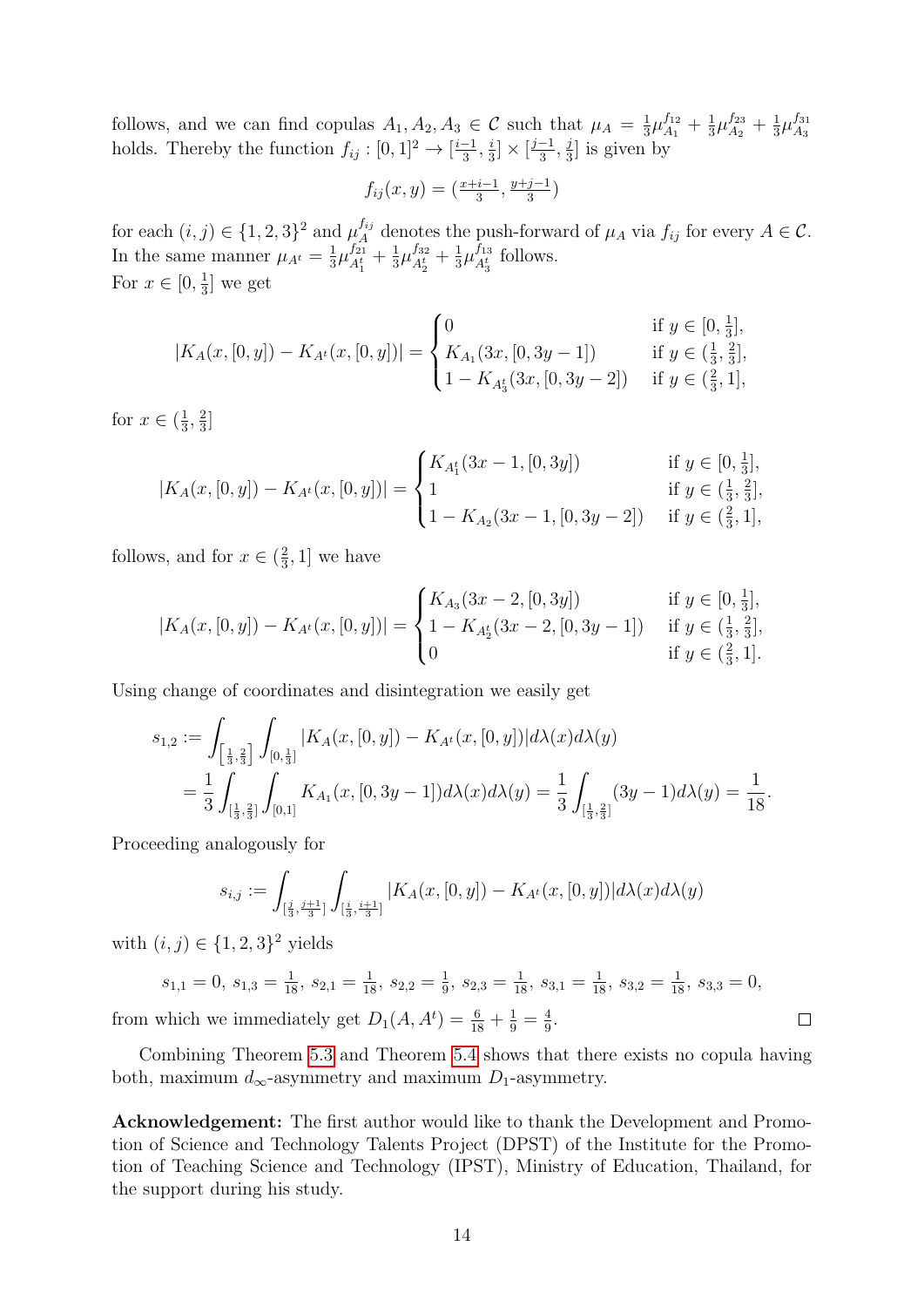# Appendix

In the sequel we derive the formulas for  $f_{h_1,h_2}$  as mentioned at the beginning of Section 3. Doing so we consider four different cases and consider

$$
K_{C_{\alpha}}(x,[0,y]) - y = \alpha \mathbf{1}_{[0,y]}(h_1(x)) + (1-\alpha)\mathbf{1}_{[0,y]}(h_2(x)) - y
$$
  

$$
= \begin{cases} 1-y & \text{if } x \in h_1^{-1}([0,y]) \cap h_2^{-1}([0,y]), \\ \alpha - y & \text{if } x \in h_1^{-1}([0,y]) \cap h_2^{-1}([y,1]), \\ 1-\alpha - y & \text{if } x \in h_1^{-1}([y,1]) \cap h_2^{-1}([0,y]), \\ -y & \text{if } x \in h_1^{-1}([y,1]) \cap h_2^{-1}([y,1]). \end{cases}
$$

Case 1:  $x \in h_1^{-1}([0, y]) \cap h_2^{-1}([0, y]),$ 

$$
\int_{[0,1]} \int_{[0,1]} (1-y) \mathbf{1}_{h_1^{-1}([0,y]) \cap h_2^{-1}([0,y])} (x) d\lambda(x) d\lambda(y)
$$
\n
$$
= \int_{[0,1]} (1-y) \lambda (h_1^{-1}([0,y]) \cap h_2^{-1}([0,y])) d\lambda(y)
$$
\n
$$
= \int_{[0,1]} (1-y) C_{h_1,h_2}(y,y) d\lambda(y)
$$
\n
$$
= \int_{[0,1]} C_{h_1,h_2}(y,y) d\lambda(y) - \int_{[0,1]} y C_{h_1,h_2}(y,y) d\lambda(y).
$$

Case 2:  $x \in h_1^{-1}([0, y]) \cap h_2^{-1}((y, 1]),$ 

$$
\int_{[0,1]} \int_{[0,1]} |\alpha - y| \mathbf{1}_{h_1^{-1}([0,y]) \cap h_2^{-1}((y,1])} (x) d\lambda(x) d\lambda(y) \n= \int_{[0,1]} |\alpha - y| \lambda(h_1^{-1}([0,y]) \cap h_2^{-1}((y,1])) d\lambda(y) \n= \int_{[0,1]} |\alpha - y| (y - C_{h_1,h_2}(y,y)) d\lambda(y) \n= \int_{[0,\alpha]} (\alpha - y) (y - C_{h_1,h_2}(y,y)) d\lambda(y) + \int_{(\alpha,1]} (y - \alpha) (y - C_{h_1,h_2}(y,y)) d\lambda(y) \n= \int_{[0,\alpha]} (\alpha y - y^2 - \alpha C_{h_1,h_2}(y,y) + y C_{h_1,h_2}(y,y)) d\lambda(y) \n+ \int_{(\alpha,1]} (y^2 - \alpha y + \alpha C_{h_1,h_2}(y,y) - y C_{h_1,h_2}(y,y)) d\lambda(y) \n= \frac{\alpha^3}{2} - \frac{\alpha^3}{3} - \alpha \int_{[0,\alpha]} C_{h_1,h_2}(y,y) d\lambda(y) + \int_{[0,\alpha]} y C_{h_1,h_2}(y,y) d\lambda(y) \n+ \frac{1 - \alpha^3}{3} - \frac{\alpha - \alpha^3}{2} + \alpha \int_{(\alpha,1]} C_{h_1,h_2}(y,y) d\lambda(y) - \int_{(\alpha,1]} y C_{h_1,h_2}(y,y) d\lambda(y) \n= \frac{1}{6} (2 - 3\alpha + 2\alpha^3) + \alpha \int_{[0,1]} C_{h_1,h_2}(y,y) d\lambda(y) - 2\alpha \int_{[0,\alpha]} C_{h_1,h_2}(y,y) d\lambda(y) \n- \int_{[0,1]} y C_{h_1,h_2}(y,y) d\lambda(y) + 2 \int_{[0,\alpha]} y C_{h_1,h_2}(y,y) d\lambda(y).
$$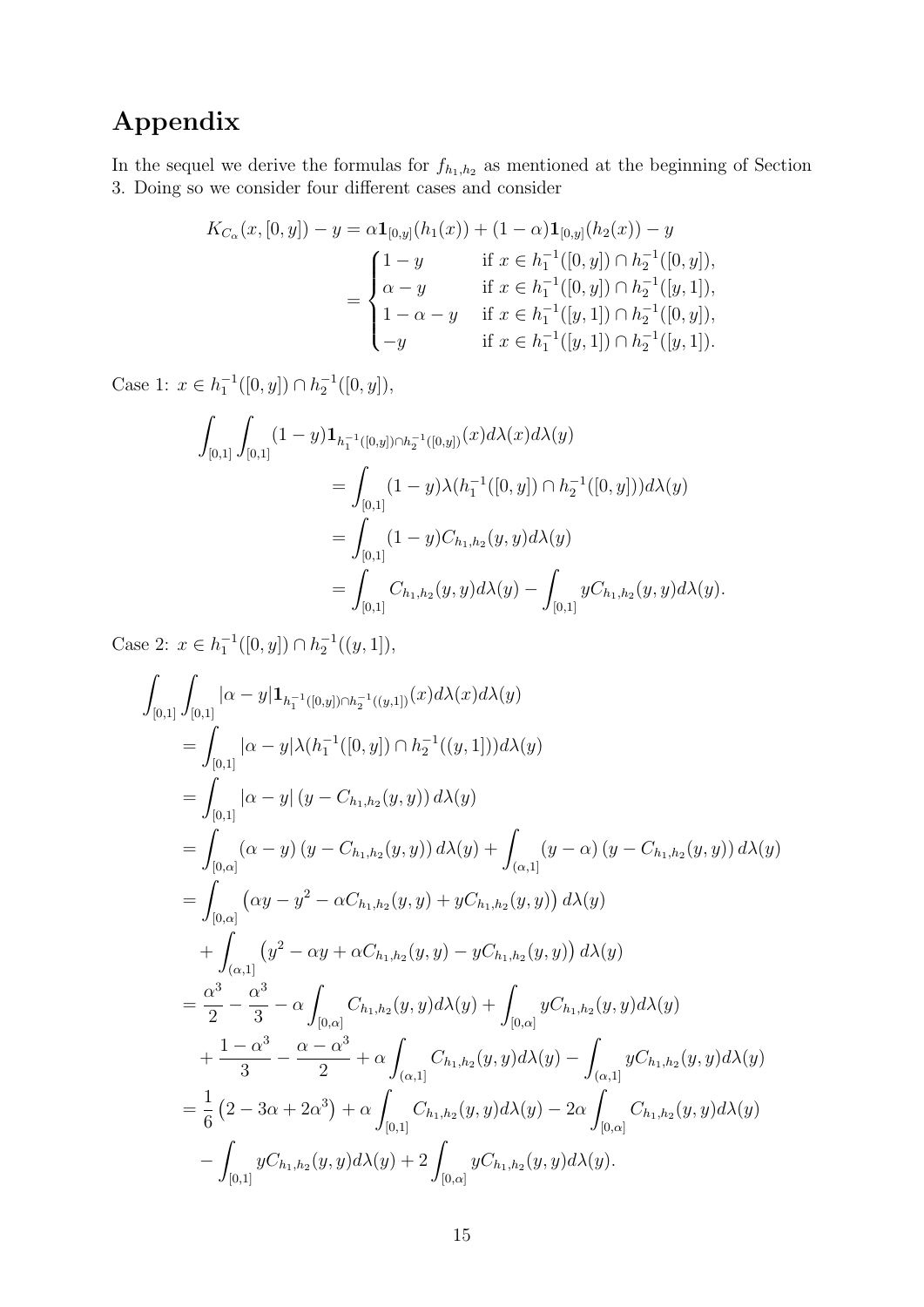Case 3:  $x \in h_1^{-1}((y, 1]) \cap h_2^{-1}([0, y]),$ 

$$
\begin{split}\n&\int_{[0,1]}\int_{[0,1]}|1-\alpha-y|\mathbf{1}_{h_{1}^{-1}((y,1])\cap h_{2}^{-1}([0,y])}(x)d\lambda(x)d\lambda(y) \\
&= \int_{[0,1]}|1-\alpha-y|\lambda(h_{1}^{-1}((y,1])\cap h_{2}^{-1}([0,y]))d\lambda(y) \\
&= \int_{[0,1]}|1-\alpha-y|\left(y-C_{h_{1},h_{2}}(y,y)\right)d\lambda(y) \\
&= \int_{[0,1-\alpha]}(1-\alpha-y)\left(y-C_{h_{1},h_{2}}(y,y)\right)d\lambda(y) + \int_{(1-\alpha,1]}(y-1+\alpha)\left(y-C_{h_{1},h_{2}}(y,y)\right)d\lambda(y) \\
&= \int_{[0,1-\alpha]}((1-\alpha)y-y^{2}-(1-\alpha)C_{h_{1},h_{2}}(y,y)+yC_{h_{1},h_{2}}(y,y))d\lambda(y) \\
&+ \int_{(1-\alpha,1]}(y^{2}-(1-\alpha)y+(1-\alpha)C_{h_{1},h_{2}}(y,y)-yC_{h_{1},h_{2}}(y,y))d\lambda(y) \\
&= \frac{(1-\alpha)^{3}}{2}-\frac{(1-\alpha)^{3}}{3}-(1-\alpha)\int_{[0,1-\alpha]}C_{h_{1},h_{2}}(y,y)d\lambda(y)+\int_{[0,1-\alpha]}yC_{h_{1},h_{2}}(y,y)d\lambda(y) \\
&+ \frac{1-(1-\alpha)^{3}}{3}-\frac{(1-\alpha)-(1-\alpha)^{3}}{2}+(1-\alpha)\int_{(1-\alpha,1]}C_{h_{1},h_{2}}(y,y)d\lambda(y) \\
&- \int_{(1-\alpha,1]}yC_{h_{1},h_{2}}(y,y)d\lambda(y) \\
&= \frac{1}{6}\left(1-3\alpha+6\alpha^{2}-2\alpha^{3}\right)+(1-\alpha)\int_{[0,1-\alpha]}C_{h_{1},h_{2}}(y,y)d\lambda(y)-2(1-\alpha)\int_{[0,1-\alpha]}C_{h_{1},h_{2}}(y,y)d\lambda(y) \\
&- \int_{[0,1]}yC_{h_{1},h_{2}}(y,y)d\lambda(y)+2\int_{[0,1-\alpha]}yC_{h_{1},h_{2}}(y,y)d\lambda(y).\n\end{split}
$$

Case 4:  $x \in h_1^{-1}((y, 1]) \cap h_2^{-1}((y, 1]),$ 

$$
\int_{[0,1]} \int_{[0,1]} y \mathbf{1}_{h_1^{-1}((y,1]) \cap h_2^{-1}((y,1])} (x) d\lambda(x) d\lambda(y)
$$
\n
$$
= \int_{[0,1]} y \lambda (h_1^{-1}((y,1]) \cap h_2^{-1}((y,1])) d\lambda(y)
$$
\n
$$
= \int_{[0,1]} y (1 - 2y + C_{h_1,h_2}(y,y)) d\lambda(y)
$$
\n
$$
= \int_{[0,1]} (y - 2y^2 + y C_{h_1,h_2}(y,y)) d\lambda(y)
$$
\n
$$
= \frac{1}{2} - \frac{2}{3} + \int_{[0,1]} y C_{h_1,h_2}(y,y) d\lambda(y)
$$
\n
$$
= -\frac{1}{6} + \int_{[0,1]} y C_{h_1,h_2}(y,y) d\lambda(y).
$$